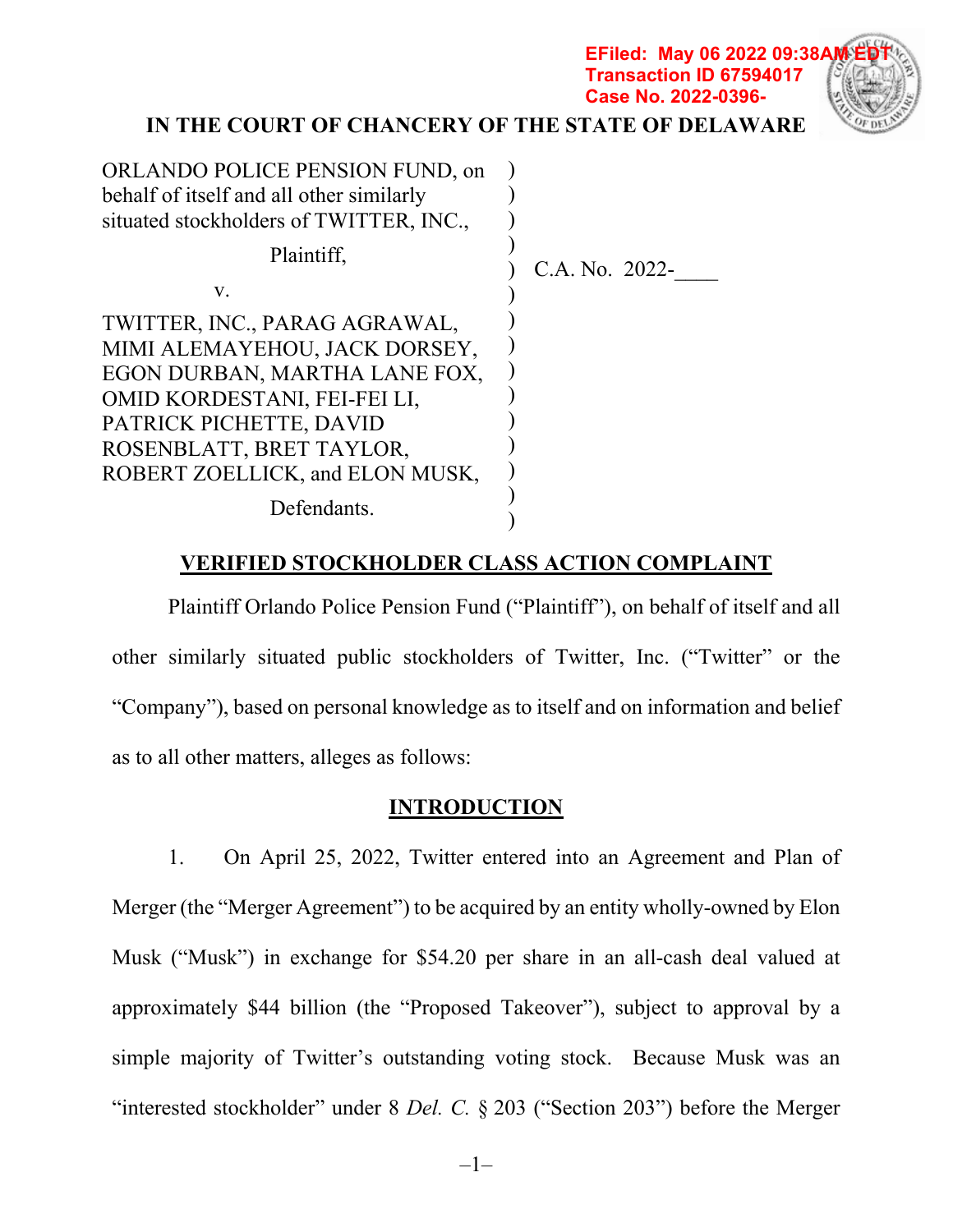Agreement was approved by Twitter's board of directors (the "Board"), however, the Proposed Takeover may not lawfully close until 2025 absent approval by the affirmative vote of  $66\frac{2}{3}\%$  of Twitter's voting stock not "owned" by Musk within the meaning of Section 203.

2. Musk began acquiring Twitter shares in January 2022 and owned approximately 9.6% of Twitter's outstanding voting stock when the Board approved the Proposed Takeover. In connection with his efforts to acquire Twitter, Musk also had an "agreement, arrangement or understanding" within the meaning of Section 203 with at least two other significant beneficial owners of Twitter's outstanding voting stock: (i) Morgan Stanley, which beneficially owns approximately 8.8% of Twitter's outstanding voting stock and serves as Musk's financial adviser and primary financier in connection with the Proposed Takeover; and (ii) Twitter cofounder, former CEO, and director Jack Dorsey ("Dorsey"), who beneficially owns approximately 2.4% of Twitter's outstanding voting stock, encouraged Musk to take Twitter private through the Proposed Takeover, and appears likely to receive equity in the newly-private Company following the Proposed Takeover should it close.

3. Additionally, according to public reporting, it appears likely Musk also had and has additional AAUs with other significant holders of Twitter common stock whose support for the Proposed Takeover Musk secured prior to the Twitter Board's approval of the deal.

–2–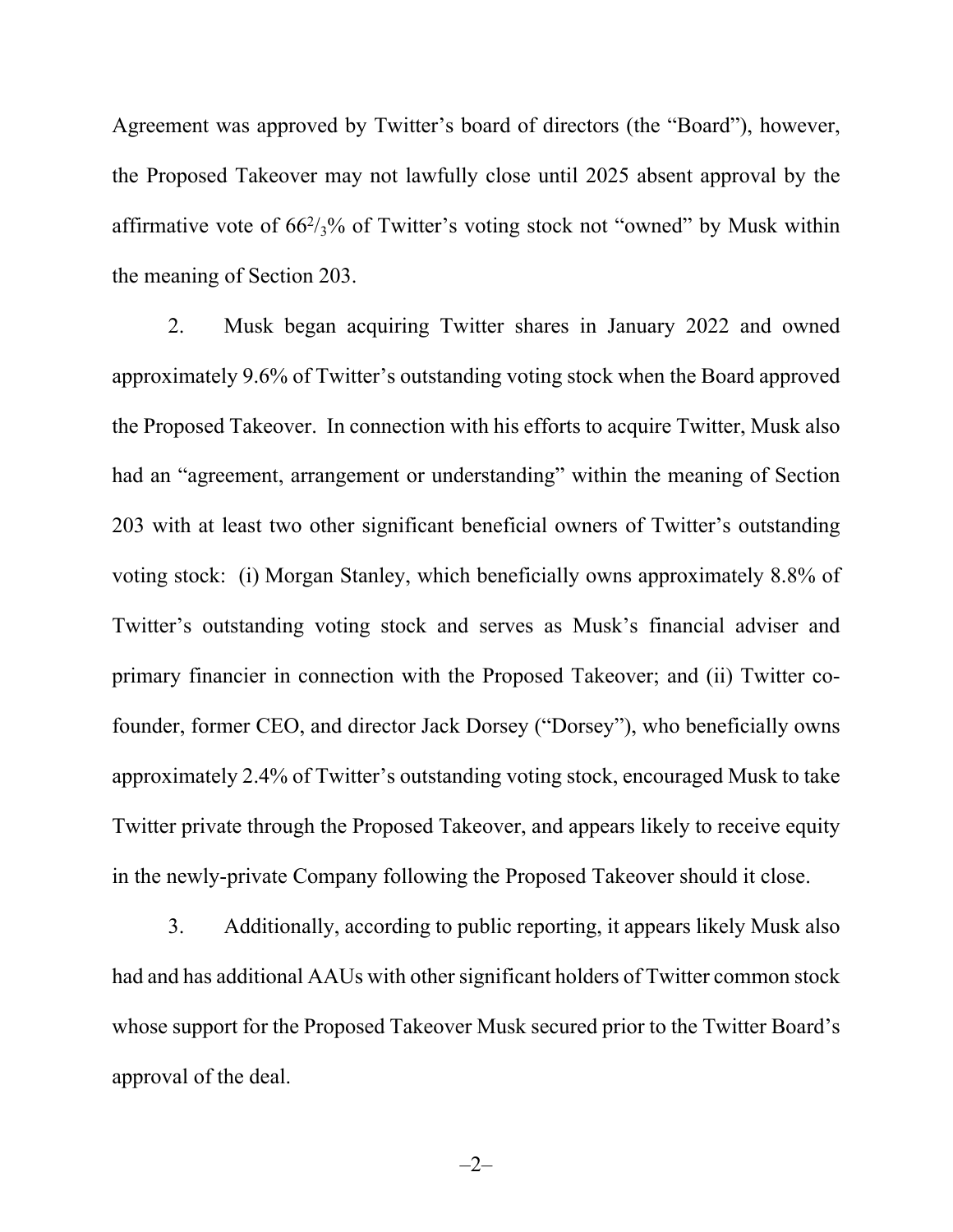4. Musk, therefore, was an "interested stockholder" within the meaning of Section 203 before the Board approved the Proposed Takeover. The Merger Agreement, however, incorrectly states that: (i) in the three years prior to its execution Musk was not an "'interested stockholder' (as defined in Section 203 of the DGCL) of the Company"; and (ii) the Proposed Takeover may lawfully close this year provided that it is approved by the "affirmative vote of a majority of the outstanding shares of Company Common Stock entitled to vote," including such stock owned by Musk.

5. Plaintiff brings this action: (i) for a declaratory judgment that Musk is an "interested stockholder" within the meaning of Section 203 and that the Proposed Takeover may not lawfully close within three years of the time that Musk became an "interested stockholder," unless the Proposed Takeover is approved by the affirmative vote of at least  $66\frac{2}{3}\%$  of Twitter's outstanding voting stock not "owned" by Musk within the meaning of Section 203; and (ii) to hold the members of the Board accountable for their failure to properly condition the Proposed Takeover on the  $66\frac{2}{3}\%$  vote required by Section 203.

6. Plaintiff seeks a prompt trial to ensure the vote of Twitter stockholders on the Proposed Takeover is properly informed concerning the applicability of Section 203 and its implications for the Proposed Takeover and the interests of Twitter's public stockholders in connection therewith.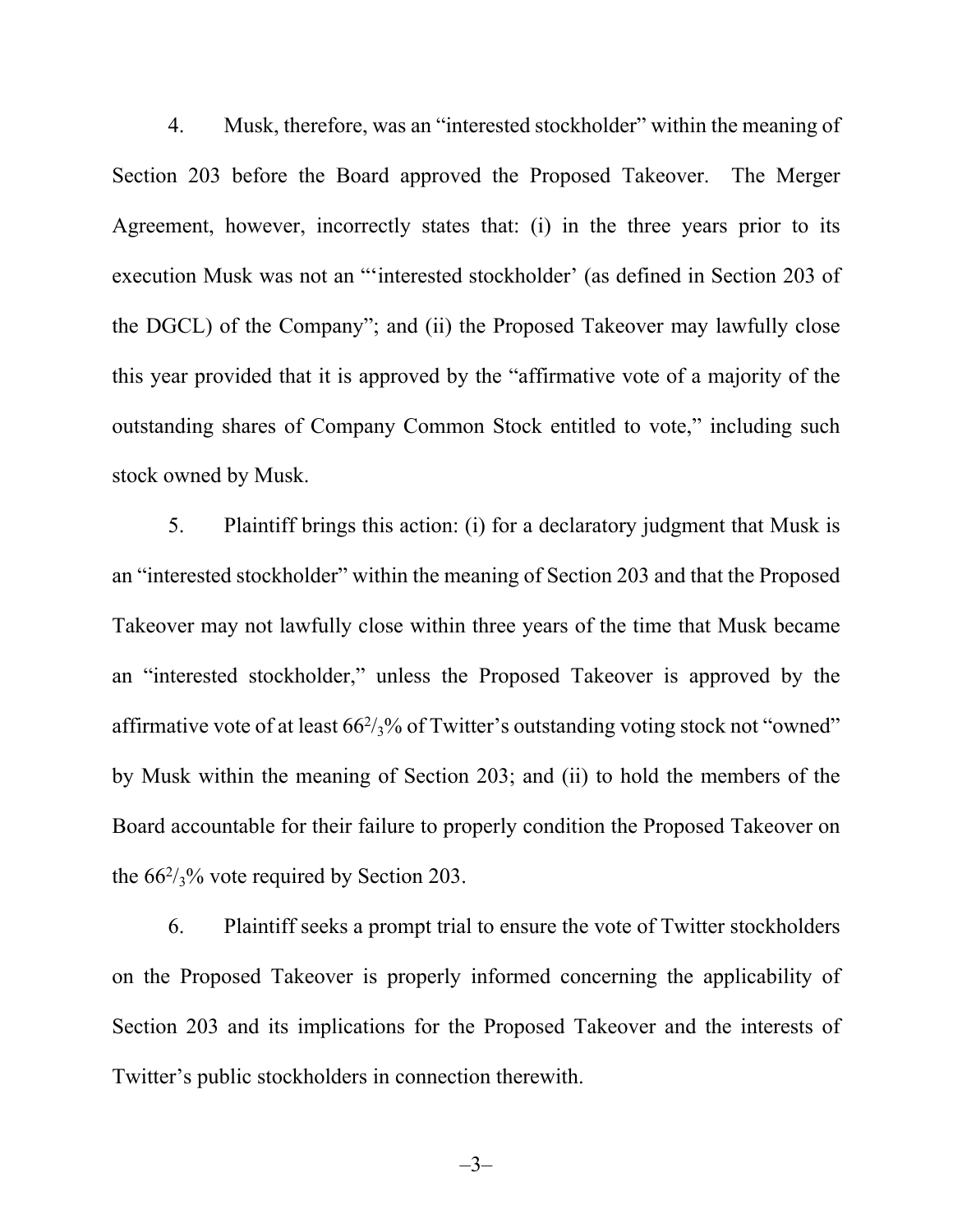#### **PARTIES**

7. Plaintiff is, and at all relevant times has been, a beneficial owner of Twitter common stock.

8. Defendant Twitter is a Delaware corporation headquartered in San Francisco, California. Twitter has a single class of voting common stock, which trades on the New York Stock Exchange under the ticker symbol TWTR.

9. Defendant Parag Agrawal has served as CEO and a director of Twitter continuously since November 2021.

10. Defendant Mimi Alemayehou has served as a director of Twitter continuously since June 2021.

11. Defendant Jack Dorsey co-founded Twitter and has served as a director of Twitter continuously since 2007. Dorsey owns approximately 18 million shares or 2.4% of Twitter's outstanding common stock.

12. Defendant Egon Durban has served as a director of Twitter continuously since March 2020.

13. Defendant Martha Lane Fox has served as a director of Twitter continuously since April 2016.

14. Defendant Omid Kordestani has served as a director of Twitter continuously since October 2015.

–4–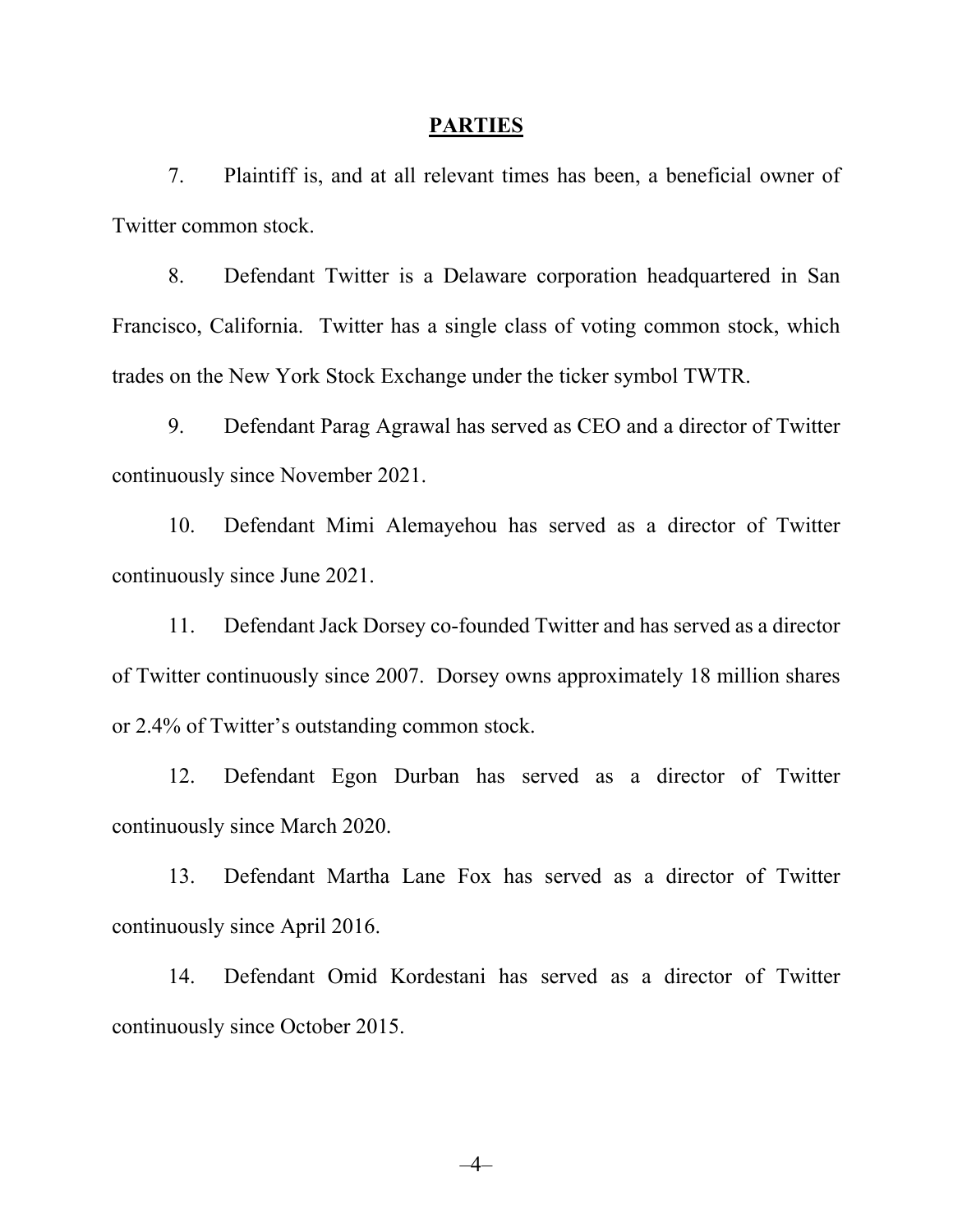15. Defendant Fei-Fei Li has served as a director of Twitter continuously since May 2020.

16. Defendant Patrick Pichette has served as a director of Twitter continuously since December 2017.

17. Defendant David Rosenblatt has served as a director of Twitter continuously since December 2020.

18. Defendant Bret Taylor has served as a director of Twitter continuously since July 2016.

19. Defendant Robert Zoellick has served as a director of Twitter continuously since July 2018.

20. The Defendants identified above in paragraphs 9 through 19 constitute the entirety of the Twitter board of directors (the "Board" or "Director Defendants") and constituted the entirety of the Board at the time it approved the Merger Agreement.

21. Defendant Elon Musk is a prominent entrepreneur who is party to the Merger Agreement and stands to acquire Twitter if the Proposed Takeover closes.

–5–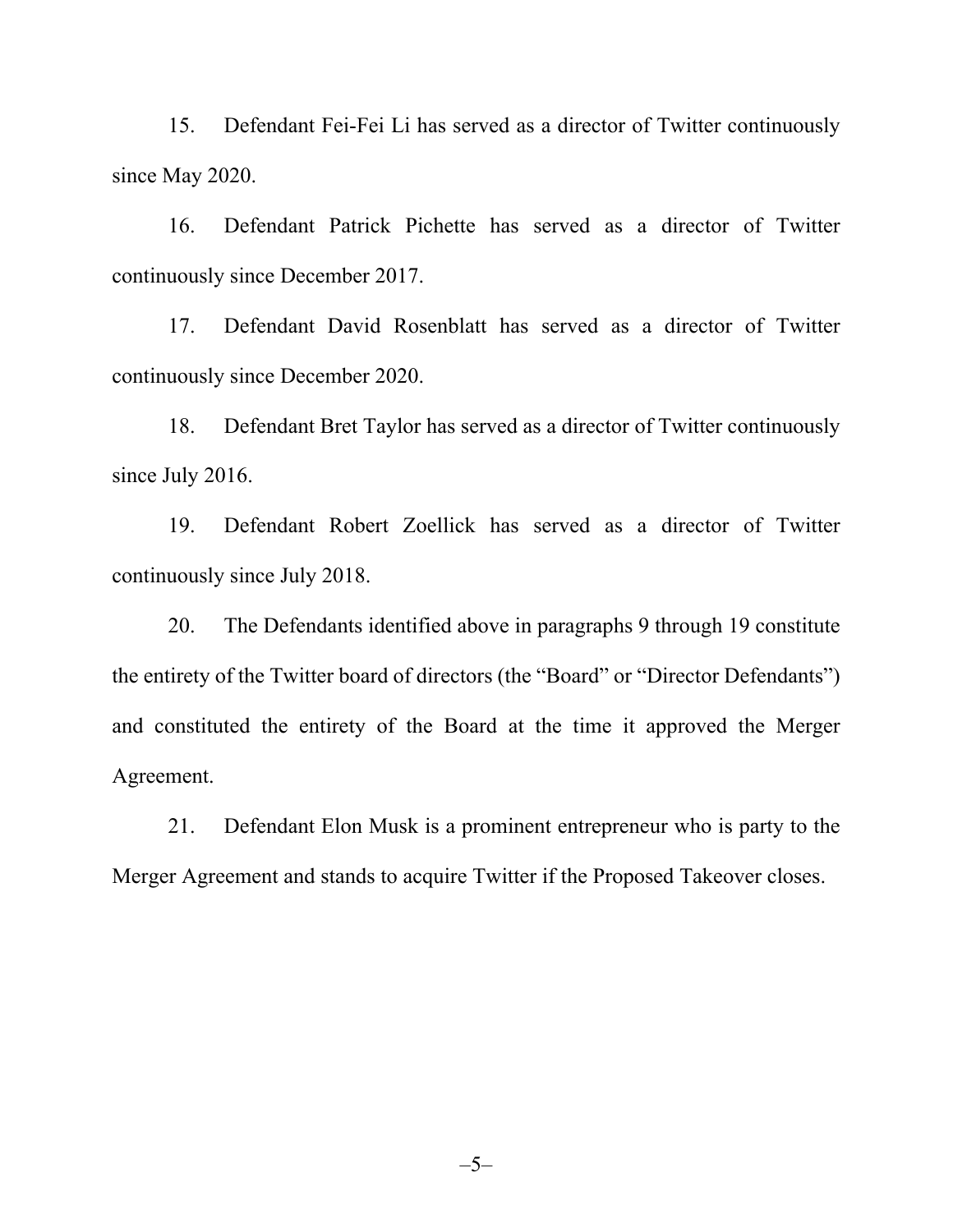## **SUBSTANTIVE ALLEGATIONS**

#### *Twitter Agrees to be Acquired by Musk*

22. Twitter is a social media company that operates a microblogging platform that is among the world's most popular websites.

23. Musk is a prominent entrepreneur, widely-reported to be the world's richest person, and an active user of Twitter. Musk has long been critical of certain decisions by Twitter's Board and management regarding Twitter's platform.

24. Musk began acquiring shares of Twitter common stock in January 2022 and reported in a Schedule 13G filing with the U.S. Securities and Exchange Commission ("SEC") on April 4, 2022 that he had acquired beneficial ownership of approximately 9.2% of Twitter's outstanding common stock. SEC rules required that Musk publicly disclose within ten days his acquisition of a five percent equity stake in Twitter, but Musk failed to do so. A representative of Better Markets, a corporate and regulatory transparency watchdog, said regulators had an obligation to look into the disclosure issue to send a message that all investors are treated the same and "[t]he rule of law breaks down if billionaires get to play by a different set of rules[.]" $^1$ 

<sup>1</sup> Matthew Goldstein, "*Disclosure issues could complicate Musk's Twitter bid, legal experts say*," NEW YORK TIMES (Apr. 14, 2022) (available at: https://www.nytimes.com/2022/04/14/business/twitter-lawsuit-elon-musk.html).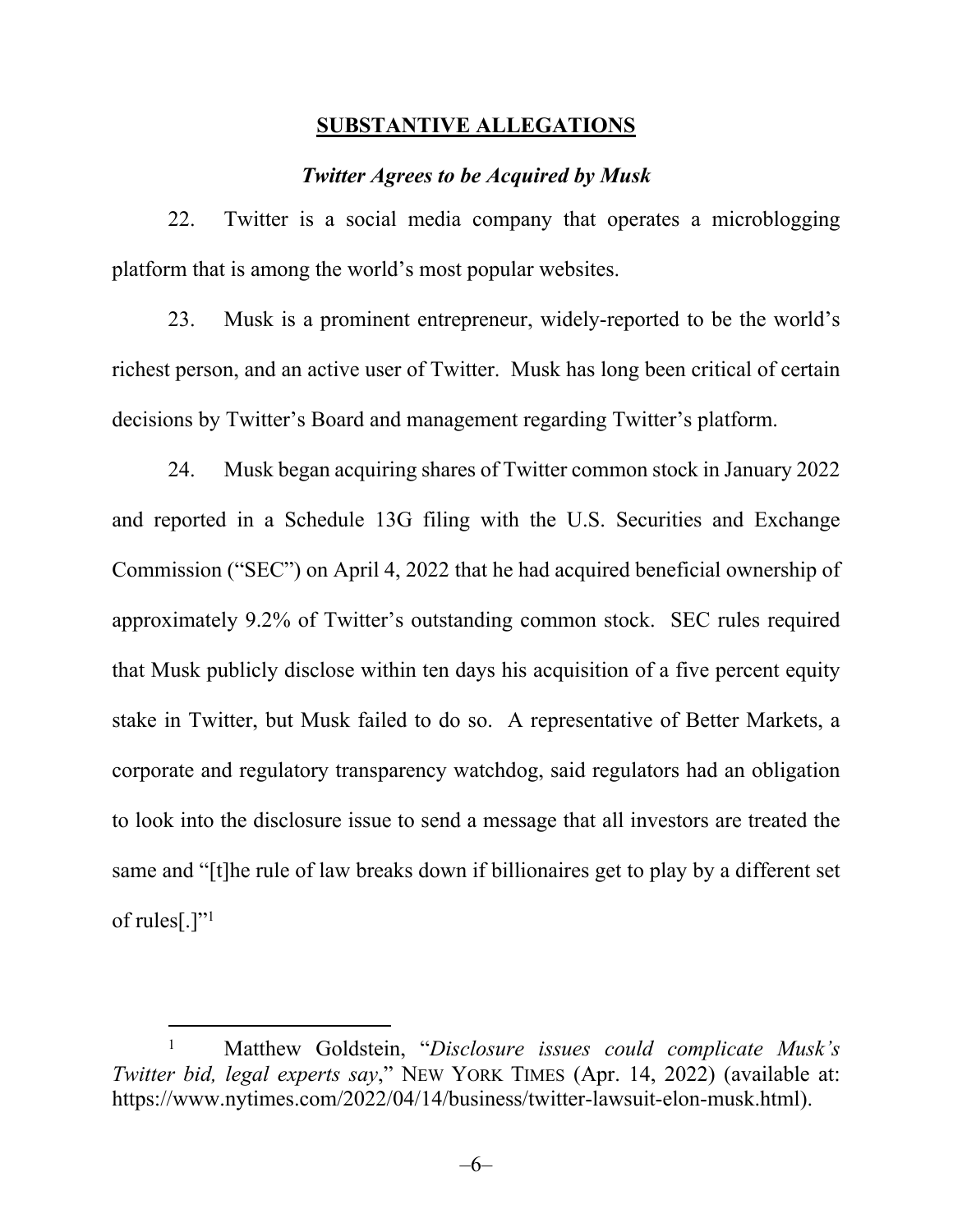25. The same day, Musk and Twitter executed a letter agreement providing, *inter alia*, that: (i) Musk would join the Twitter Board; and (ii) Musk would not, alone or as a member of a group, become the beneficial owner of more than 14.9% of Twitter's outstanding common stock during his tenure on the Board or for 90 days thereafter. Twitter publicly disclosed the terms of the letter agreement the following day, April 5, 2022, in a Form 8-K filed with the SEC.

26. Four days later, on April 9, 2022, Musk reversed course. As Twitter disclosed in a Form 8-K filed with the SEC on April 11, 2022: "Pursuant to the April 4, 2022 letter agreement, Elon Musk was invited to serve on the board of directors (the "Board") of Twitter, Inc. (the "Company"). On April 9, 2022, Mr. Musk informed the Company that he is not joining the Board."

27. Rather than join the Board, Musk determined to launch an unsolicited bid to acquire Twitter in its entirety. On April 13, 2022, Musk sent a letter to Defendant and Board Chairman Bret Taylor ("Taylor") stating an initial and purportedly "best and final" offer to buy all outstanding shares of Twitter for \$54.20 per share in cash. The letter, which was made public by Musk in a Schedule 13D/A filing the next day, read:

Bret Taylor Chairman of the Board,

I invested in Twitter as I believe in its potential to be the platform for free speech around the globe, and I believe free speech is a societal imperative for a functioning democracy.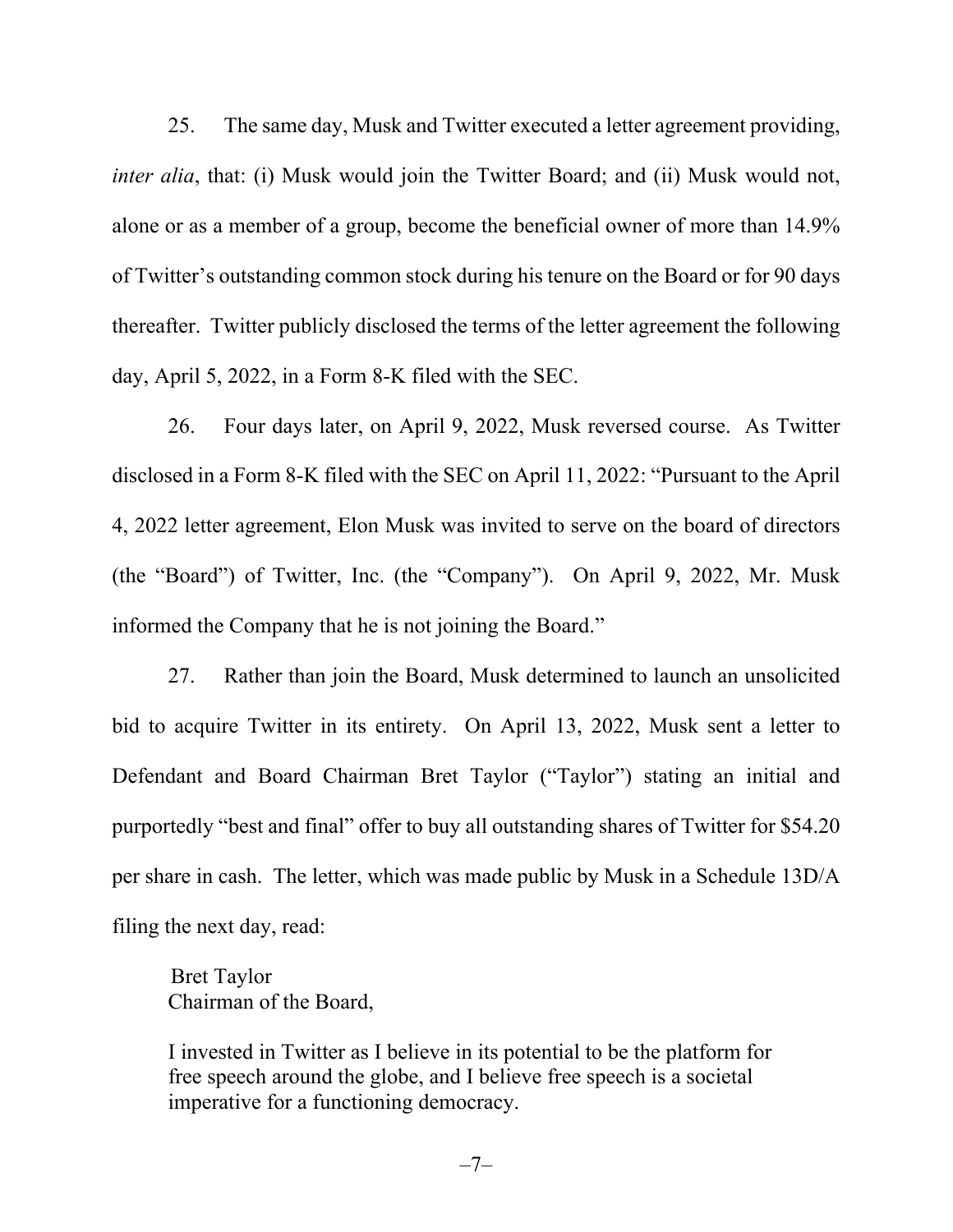However, since making my investment I now realize the company will neither thrive nor serve this societal imperative in its current form. Twitter needs to be transformed as a private company.

As a result, I am offering to buy 100% of Twitter for \$54.20 per share in cash, a 54% premium over the day before I began investing in Twitter and a 38% premium over the day before my investment was publicly announced. My offer is my best and final offer and if it is not accepted, I would need to reconsider my position as a shareholder.

Twitter has extraordinary potential. I will unlock it.

/s/ Elon Musk

28. Two days later, on April 15, 2022, the Twitter Board responded to Musk's takeover attempt by defensively adopting a shareholder rights plan or "poison pill," pursuant to which Musk's acquisition of greater than 15% of Twitter's outstanding common stock would trigger a right for the Company's other stockholders to acquire additional stock at a considerable discount.

29. Dorsey took the highly unusual step of criticizing the Board for this. "On April 16, Jack Dorsey . . . tweeted that the board had been the 'consistent dysfunction of the company.' When asked by a Twitter user whether he was allowed to say that, Mr. Dorsey responded, 'no.'"<sup>2</sup>

<sup>2</sup> Lauren Hirsch and Mike Isaac, "*How Twitter's Board Went From Fighting Elon Musk to Accepting Him*," NEW YORK TIMES (April 30, 2022) (available at: https://www.nytimes.com/2022/04/30/technology/twitter-board-elon-musk.html).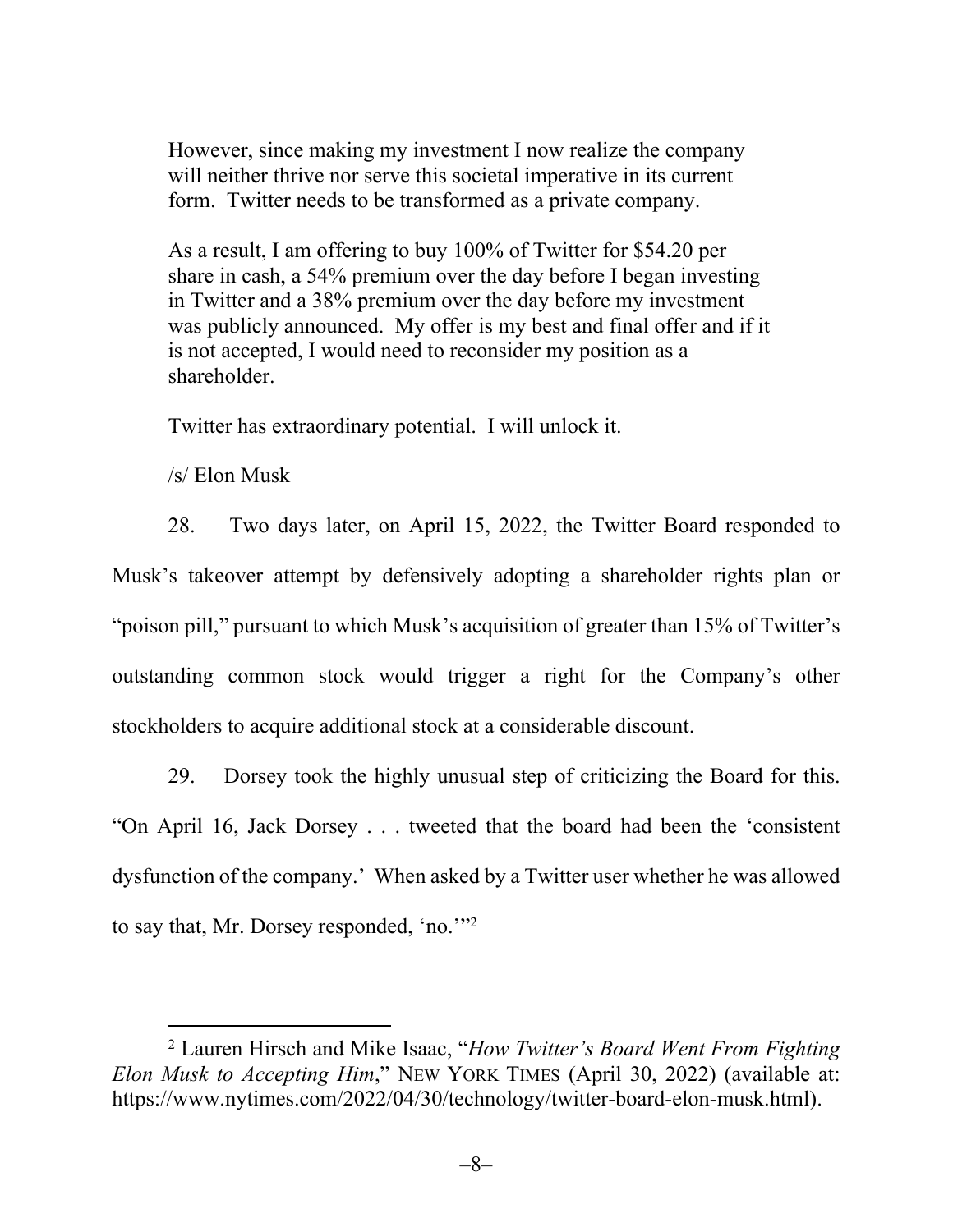30. Thereafter, Musk began laying the groundwork for a hostile tender offer to acquire Twitter over the Board's objection. He alluded to the possibility of a tender offer in a series of tweets, posting "Love me tender" on April 16, 2022 and is the Night" on April 19, 2022 (an apparent allusion to the famous F. Scott Fitzgerald novel *Tender is the Night*). Then, in an April 21, 2022 Schedule 13D/A filing with the SEC, Musk disclosed that he was "exploring whether to commence a tender offer" and that he had secured commitment letters from a group of lenders, led by Morgan Stanley, to provide approximately \$46.5 billion to finance his acquisition of Twitter. According to public reporting, Musk then spoke directly with Taylor on Saturday April 23, 2022 and "threatened to take his offer directly to Twitter's shareholders."<sup>3</sup>

31. The following day, Sunday April 24, 2022, the Twitter Board capitulated in the face of Musk's pressure and determined to accept his initial and purportedly "best and final" offer to purchase all of Twitter's outstanding common stock for \$54.20 per share. The next day, April 25, 2022, the Twitter Board unanimously approved Twitter's entry into a definitive agreement (previously defined as the "Merger Agreement") to be acquired by an entity wholly-owned by

<sup>3</sup> Lauren Hirsch and Mike Isaac, "*How Twitter's Board Went From Fighting Elon Musk to Accepting Him*," NEW YORK TIMES (Apr. 30, 2022) (available at: https://www.nytimes.com/2022/04/30/technology/twitter-board-elon-musk.html).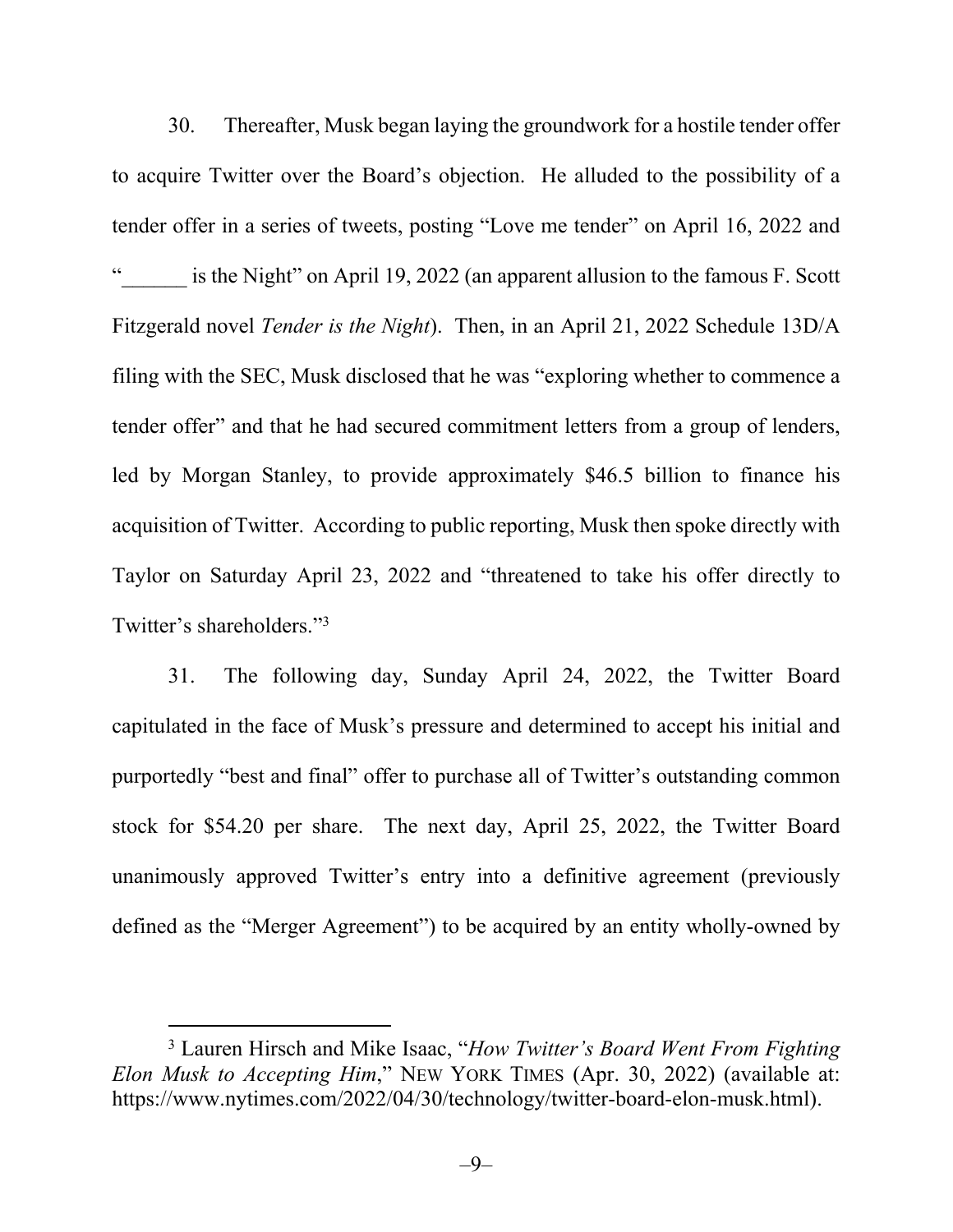Musk for \$54.20 per share in cash, in a transaction valued at approximately \$44 billion (previously defined as the "Proposed Takeover"). The Board's agreement to the Proposed Takeover was announced via a Form 8-K filed by Twitter that same day. The Merger Agreement was disclosed publicly as an attachment to a Form 8- K filed the following day.

# *Musk was an "Interested Stockholder" Within the Meaning of Section 203 at the Time the Merger Agreement Was Executed*

32. Twitter has not opted out of Section 203. Indeed, in its Annual Report

on Form 10-K filed with the SEC on February 16, 2022, Twitter explained:

As a Delaware corporation, *we are also subject to provisions of Delaware law, including Section 203 of the Delaware General Corporation law*, which prevents certain stockholders holding more than 15% of our outstanding common stock from engaging in certain business combinations without approval of the holders of at least twothirds of our outstanding common stock not held by such 15% or greater stockholder. (emphasis added)

33. Pursuant to Section 203, subject to certain exceptions not applicable here, "a corporation shall not engage in any business combination with an interested stockholder for a period of 3 years following the time that such stockholder became an interested stockholder" unless "the business combination is approved by the board of directors and authorized at an annual or special meeting of stockholders, and not by written consent, by the affirmative vote of at least  $66\frac{2}{3}\%$  of the outstanding voting stock which is not owned by the interested stockholder."

34. Musk became an "interested stockholder" within the meaning of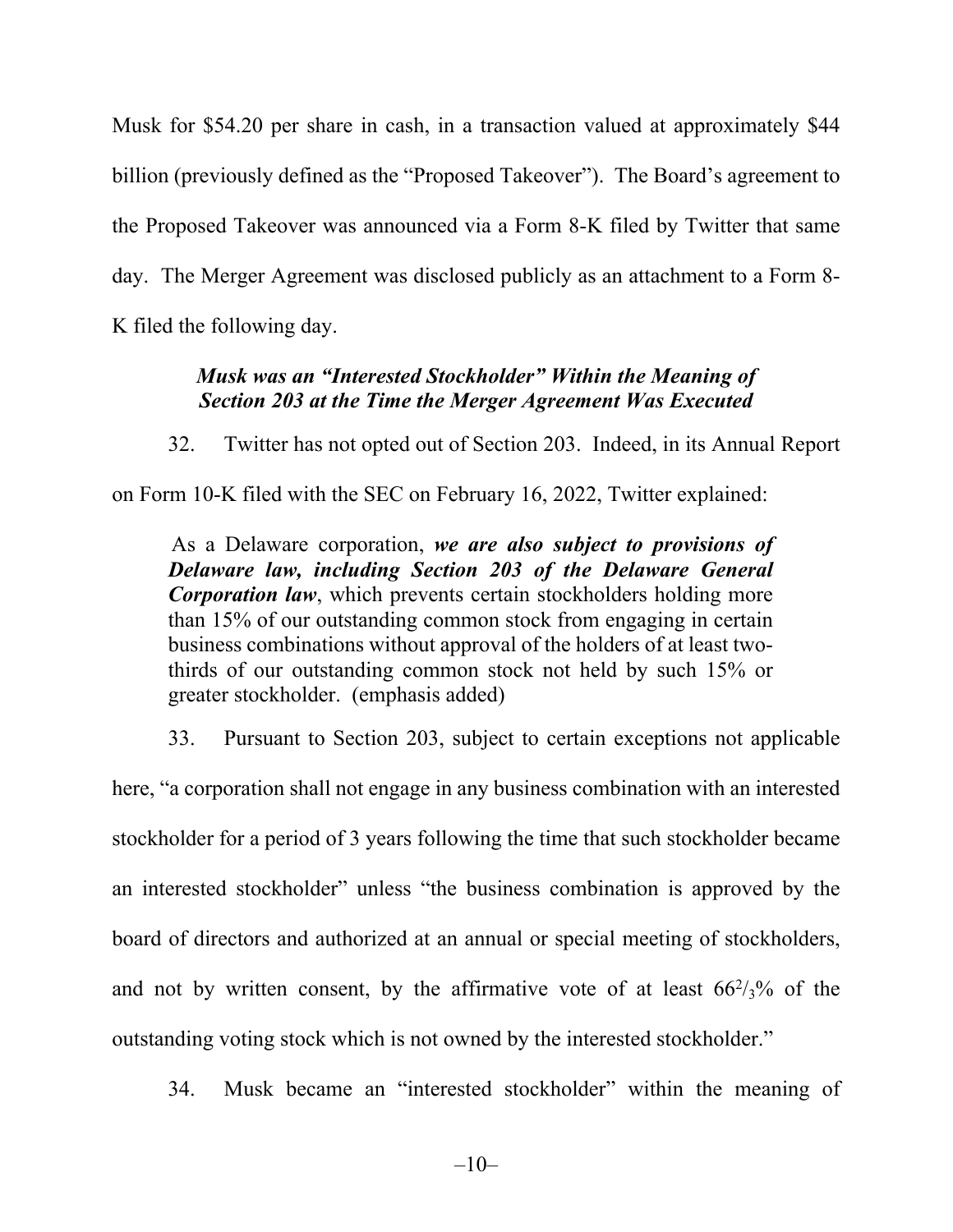Section 203 sometime between when he first began acquiring shares of Twitter common stock and the time that the Merger Agreement was executed on April 25, 2022. Pursuant to Section 203, an "interested stockholder" is any person who is the owner of 15% or more of the outstanding voting stock of the corporation. A person is deemed to be the "owner" of stock if the person "[b]eneficially owns such stock, directly or indirectly" or, as is pertinent here, "[h]as any agreement, arrangement or understanding for the purposes of acquiring, holding, voting [], or disposing of such stock with any other person that beneficially owns, or whose affiliates or associates beneficially own, directly or indirectly, such stock."

35. In connection with his efforts to acquire Twitter, Musk became the "owner" of more than 15% of Twitter's outstanding stock within the meaning of Section 203 because, as detailed below, he had an "agreement, arrangement or understanding" ("AAU") with at least two other significant beneficial owners of Twitter common stock: Morgan Stanley and Dorsey.

36. According to a Schedule 13D/A filed with the SEC on April 27, 2022 and the Merger Agreement itself, Musk personally beneficially owned 73,115,038 shares, or approximately 9.6%, of Twitter's outstanding common stock, at the time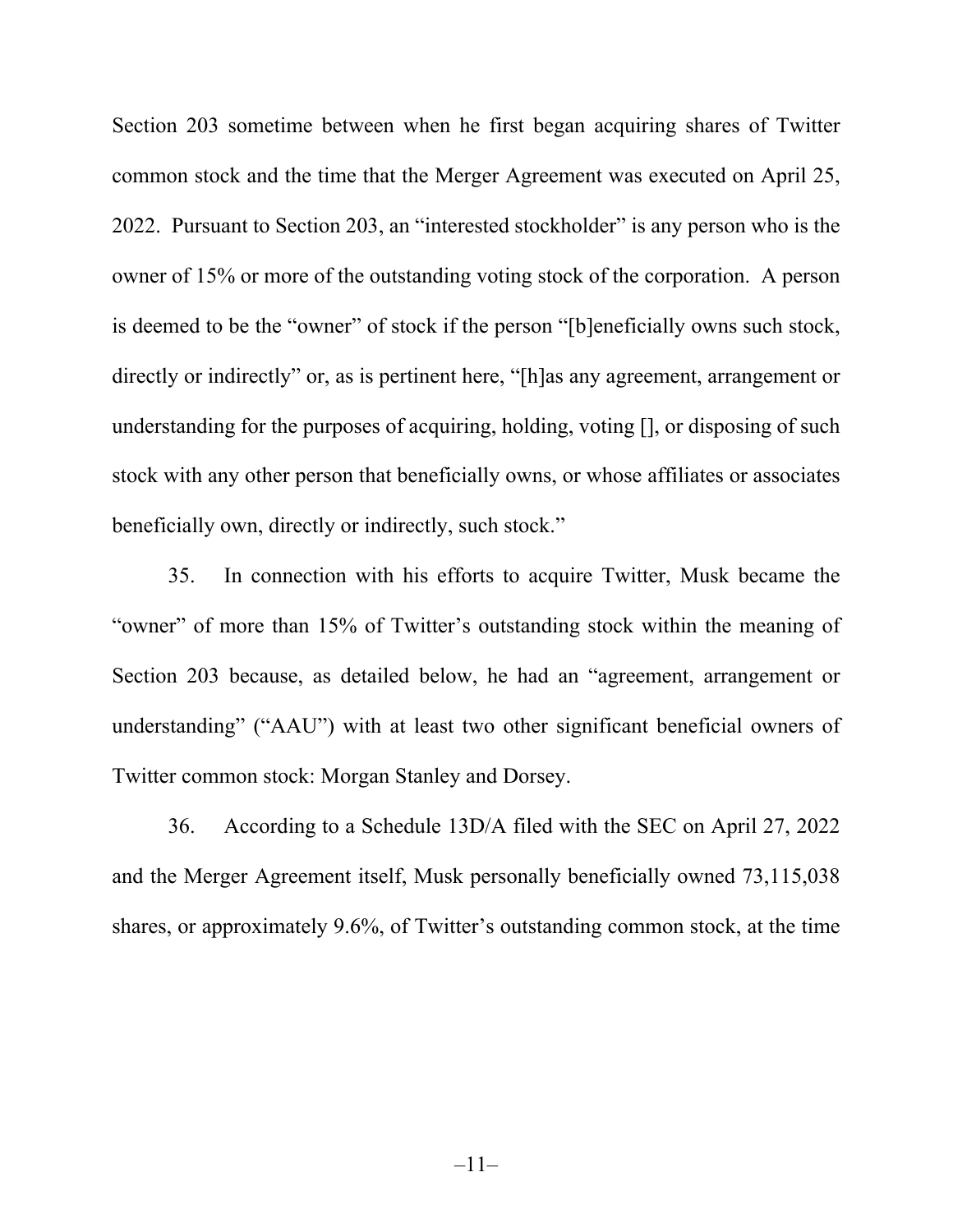the Merger Agreement was entered.<sup>4</sup> Based on public filings, Musk is Twitter's second largest stockholder.

37. According to Twitter's most recent Schedule 14A annual Proxy Statement, filed April 12, 2022, Morgan Stanley and its affiliate Morgan Stanley Investment Management, Inc. beneficially own 67,033,579 shares, or approximately 8.8%, of Twitter's outstanding common stock. Based on public filings, Morgan Stanley is Twitter's third largest stockholder.

38. According to Twitter's most recent Schedule 14A annual Proxy Statement, filed April 12, 2022, Dorsey owns 18,042,428, or approximately 2.4% of Twitter's outstanding common stock. Based on public filings, Dorsey is Twitter's seventh largest stockholder.

39. Collectively, therefore, Musk, Morgan Stanley, and Dorsey own and owned approximately 20.8% of Twitter's outstanding common stock. Indeed, Musk and Morgan Stanley alone owned approximately 18.4% of Twitter's outstanding common stock. Because, as detailed below, Musk had and has a triggering AAU with each of Morgan Stanley and Dorsey (and likely with others), Musk became an

<sup>4</sup> As noted above, Musk first disclosed an ownership interest in Twitter on April 4, 2022, when he reported in a Schedule 13G filing with the SEC that he had acquired beneficial ownership of approximately 9.2% of Twitter's outstanding common stock.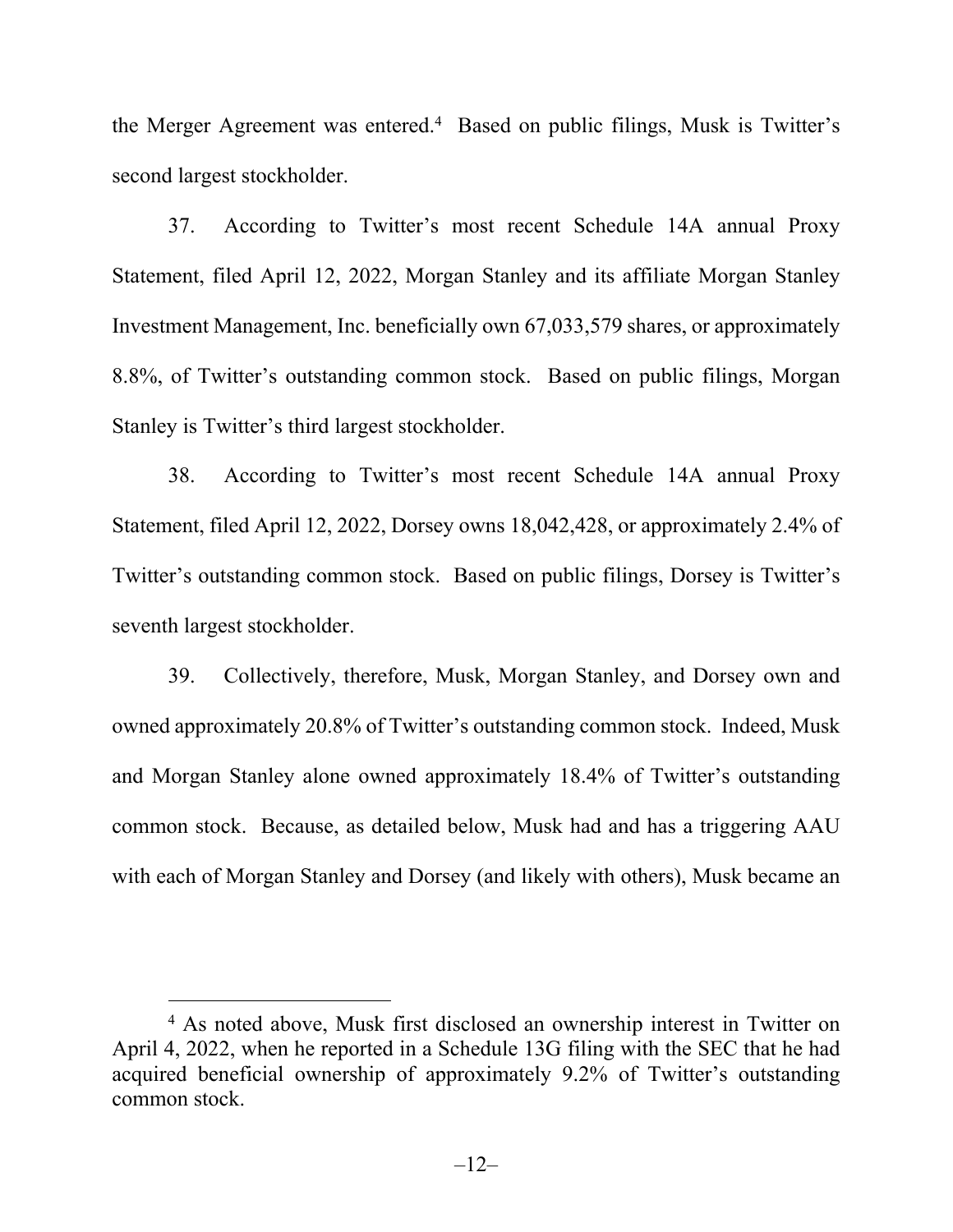"interested stockholder" prior to the Board's approval of the Merger Agreement and remains an "interested stockholder" today.

40. Accordingly, the Proposed Takeover cannot lawfully close until three years after Musk became an "interested stockholder"—*i.e.*, sometime in early 2025—unless the Proposed Takeover is approved by the affirmative vote of at least  $66\frac{2}{3}\%$  of the outstanding voting stock that is not beneficially owned by Musk, Morgan Stanley, Dorsey, or any other person or entity with which Musk had a relevant AAU.

### *Musk had an AAU with Morgan Stanley*

41. Musk has a longstanding and close relationship with Morgan Stanley that spans more than a decade. Morgan Stanley served as an underwriter for the initial public offering of Tesla in 2010 (a company Musk co-founded and leads and in which he owns a substantial interest currently worth in excess of \$150 billion) and Musk's family office is headed by a former Morgan Stanley banker, Jared Birchall ("Birchall"). Musk has repeatedly turned to Morgan Stanley in connection with his personal finances. As Birchall noted in a 2018 text message to Musk made public in other litigation, Morgan Stanley has provided Musk with his largest personal line of credit: "[Morgan Stanley has] been our best resource on the personal side, by far. They provide you with the largest (\$350M) of all the lines and each time we have pressed them for more borrow [sic] power or a lower rate, they've come through."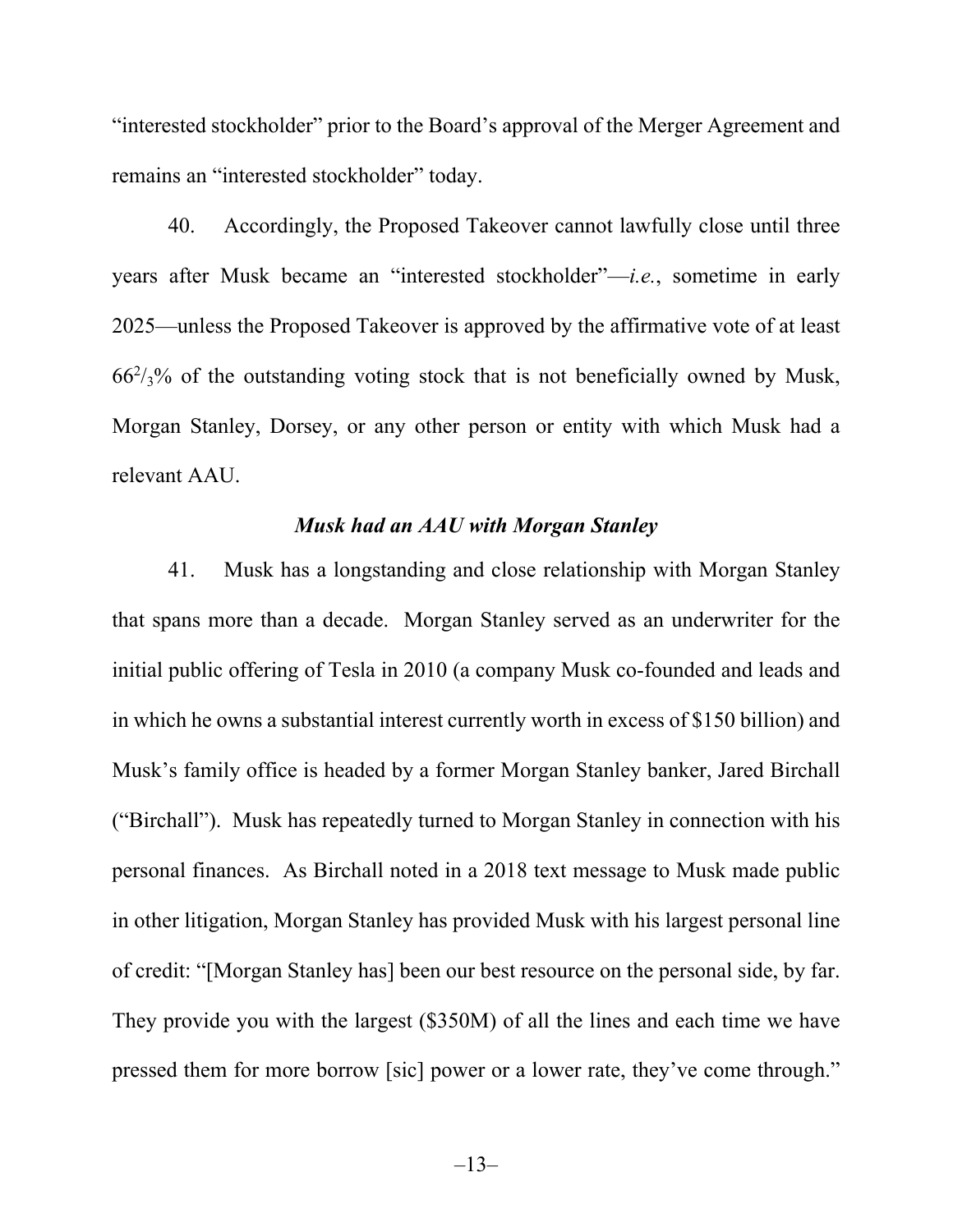Indeed, as of late 2017, when Musk disclosed he had pledged approximately 40% of his shares in Tesla to obtain personal loans, the majority of those shares were pledged with Morgan Stanley. Musk also turned to Morgan Stanley in late 2018 for \$61 million in mortgages on five properties he owned in California. According to a recent *Financial Times* report, "Between 2016 and 2020, Morgan Stanley had loans outstanding to Musk of between \$208.9mn and \$344mn."<sup>5</sup>

42. Unsurprisingly, Musk enlisted Morgan Stanley to serve as his closest partner and financial advisor in connection with his efforts to acquire Twitter. Morgan Stanley's role was disclosed publicly on April 13, 2022, when Musk filed his Schedule 13D/A disclosing his bid to acquire Twitter for \$54.20 per share in cash. The same filing disclosed that Musk "ha[d] engaged Morgan Stanley as [his] financial advisor" in connection with his efforts to acquire Twitter.

43. Morgan Stanley also arranged tens of billions of dollars in financing to facilitate Musk's ability to close the Proposed Takeover and committed to serve as the largest single lender facilitating the deal. Morgan Stanley's role in financing Musk's bid for Twitter was disclosed publicly in his April 21, 2022 Schedule 13D/A filing, which reported that he had received commitment letters to provide, in addition

<sup>5</sup> Joshua Franklin, *et al.*, "*Elon Musk's Twitter deal rewards risk-taking at Morgan Stanley*," Financial Times (May 2, 2022) (available at: https://www.ft.com/content/e59af9a0-11f8-4d14-804a-cdf4ca6b154d).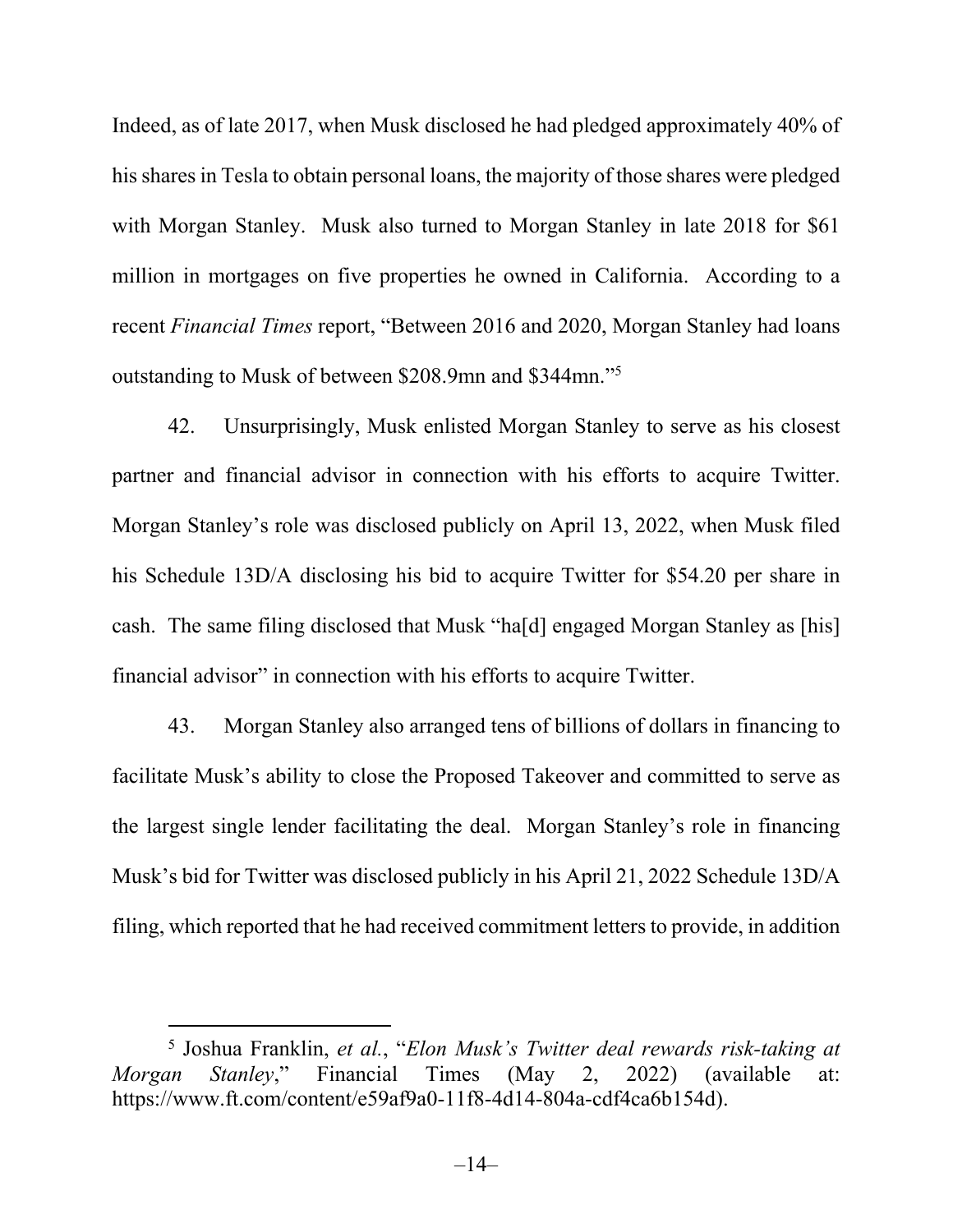to a \$21 billion contribution of his own cash, an aggregate of approximately \$25.5 billion in financing as follows: (i) a debt commitment letter dated April 20, 2022, from Morgan Stanley and certain other financial institutions to provide \$13 billion in financing to Musk via a \$6.5 billion senior secured term loan facility (the "Term Loan Facility"), a \$500 million senior secured revolving facility (the "Revolving Facility"), a \$3 billion senior secured bridge loan facility (the "Secured Bridge Facility") and a \$3 billion senior unsecured bridge loan facility (the "Unsecured Bridge Facility"); and (ii) a separate debt commitment letter dated April 20, 2022 from Morgan Stanley and certain other financial institutions pursuant to which they committed to provide Musk with \$12.5 billion in margin loans.

44. The chart below, published by the *Wall Street Journal*, depicts the financing package arranged for the Proposed Takeover by Morgan Stanley: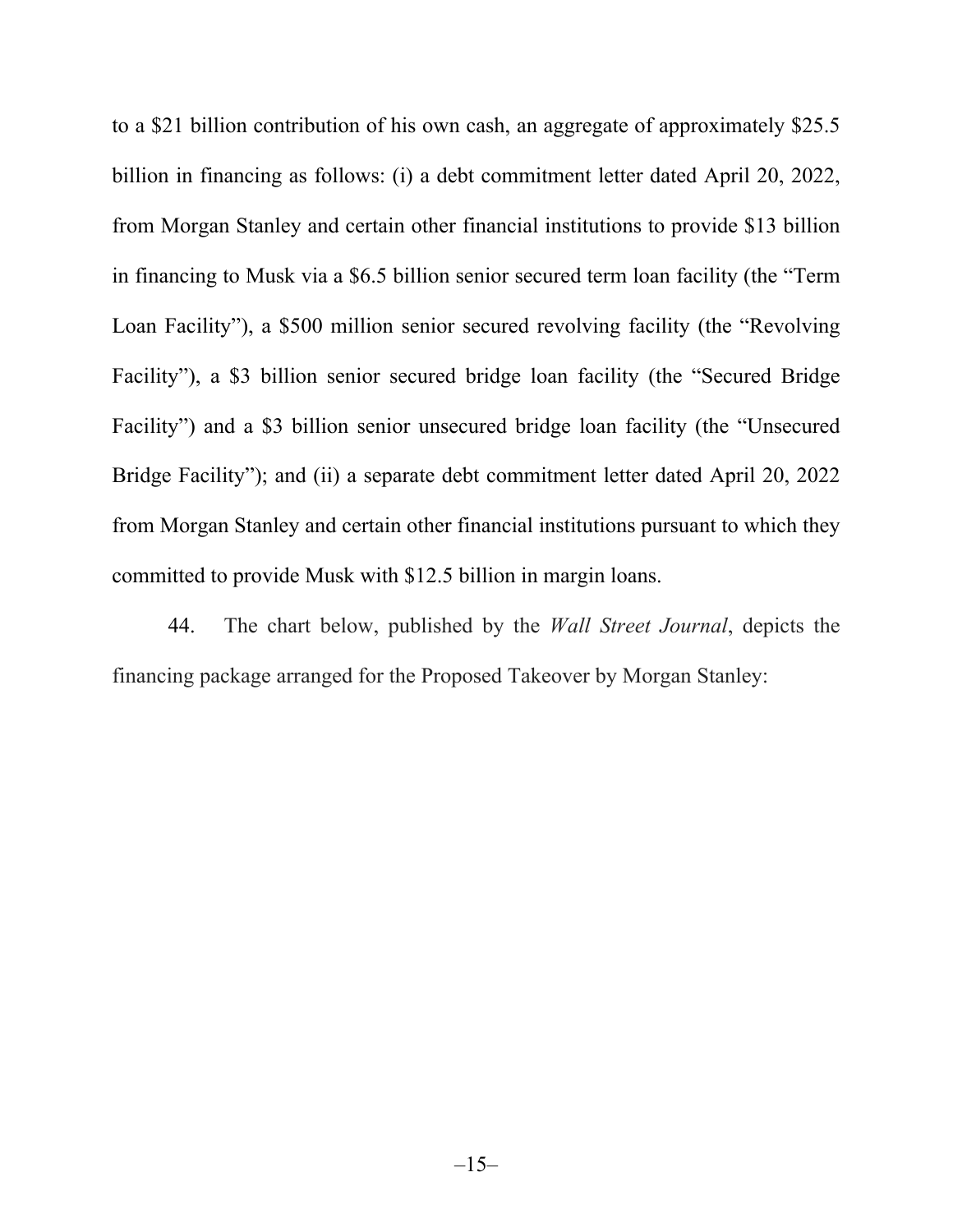

45. According to public reporting, Morgan Stanley acted aggressively to arrange financing for the Proposed Takeover on Musk's behalf, pushing its fellow lenders to work with unprecedented speed to assemble the financing package Musk required to facilitate his acquisition of Twitter. According to one report in the

*Financial Times*:

Morgan Stanley, the Wall Street investment bank, was instrumental in helping Musk line up the financing at breakneck speed, according to people close to Musk and Twitter's board. The lender contacted rivals on Easter Sunday, when some bankers were on holiday with family, and told them they would need to commit by Wednesday, the people added.

<sup>6</sup> Cara Lombardo and Liz Hoffman, "*How Elon Musk Won Twitter*," WALL STREET JOURNAL (Apr. 26, 2022) (available at: https://www.wsj.com/articles/howelon-musk-won-twitter-11650943029).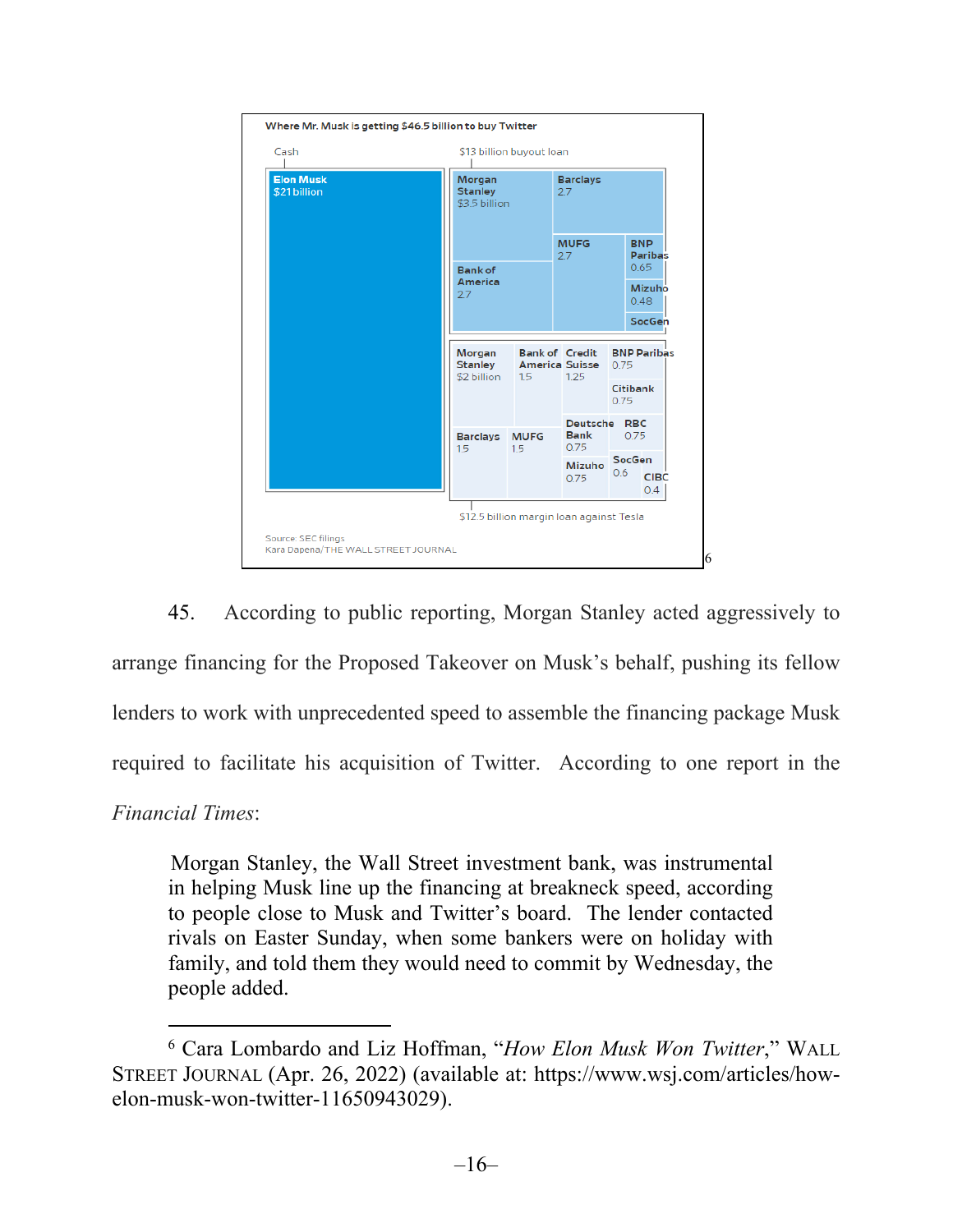Chief executives at some lenders were quickly briefed on the discussions so they could decide if their banks would join in financing Musk's deal, people involved in the negotiations said. Morgan Stanley's leveraged finance team, led by banker Andrew Earls, held a series of due diligence calls on the takeover, codenamed Project X, people briefed on the calls said. "The whole street was running around like crazy," said one banker involved in the deal.<sup>7</sup>

46. According to another *Financial Times* article, the other lenders on the deal "accelerated due diligence processes at the behest of Morgan Stanley, Musk's financial adviser and one of the biggest lenders on the deal."<sup>8</sup>

47. Though the precise terms of its engagement have not been publicly disclosed, it is plain that Morgan Stanley stands to profit handsomely from its role in facilitating Musk's Proposed Takeover. According to a *Bloomberg* article titled "*Goldman and Morgan Stanley Lead Six Banks Sharing Twitter Deal Fees*," investment banks typically receive approximately 1% to 3% of the value of a merger deal in fees, which is allocated among the banks involved. Based on the approximately \$44 billion Proposed Takeover purchase price, the range of

<sup>7</sup> James Fontanella-Khan, *et al.*, "*From punchline to deal in under 2 weeks: how Elon Musk won his Twitter prize*," FINANCIAL TIMES (Apr. 26, 2022) (available at: https://www.ft.com/content/427218b5-f6c7-4287-b493-2bd299081b1c).

<sup>8</sup> Eric Platt, *et al*., "*Musk's Twitter financing tests Wall Street's mettle: 'What could go wrong?'*," FINANCIAL TIMES (Apr. 28, 2022) (available at: https://www.ft.com/content/f60b6385-eef6-461e-9fcc-b3cb999a70c6).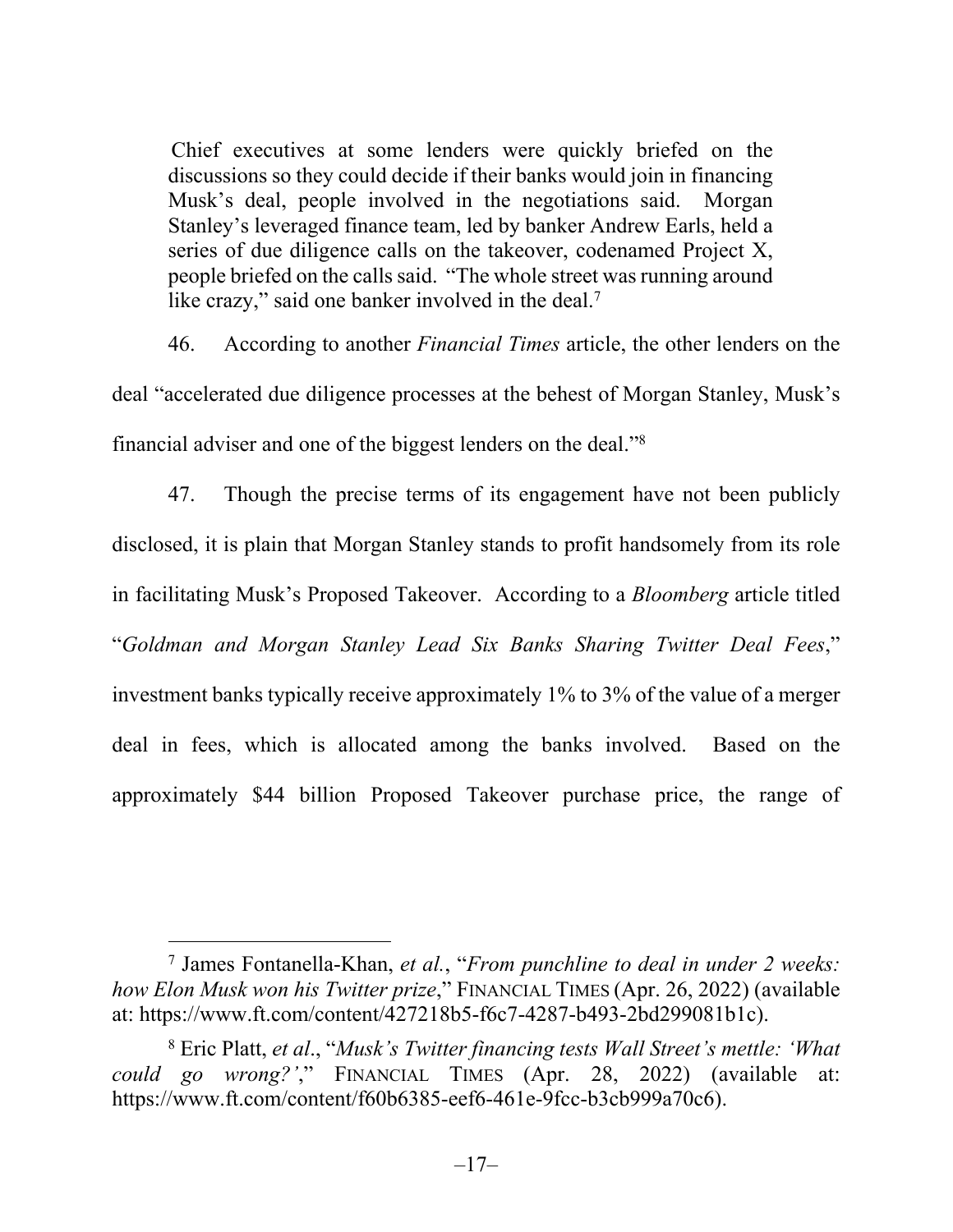investment banking fees for the deal is likely between \$440 million and \$1.3 billion.<sup>9</sup> In light of its role as lead financial advisor and financier to Musk, Morgan Stanley will presumably receive the lion's share of those fees, potentially amounting to tens or possibly hundreds of millions of dollars. Indeed, the *Daily Mail* reports that Morgan Stanley would likely be the "biggest beneficiar[y]" of the bankers' fees resulting from Musk's takeover of Twitter, which is "set to trigger" a "fee[] bonanza for bankers working on the deal."<sup>10</sup> A *CNN Business* article likewise described Morgan Stanley as "[t]he big winner in Elon Musk's Twitter deal" and noted "Morgan Stanley could be looking at taking in tens—or even hundreds—of millions of dollars from advising Musk, plus the Wall Street bragging rights."<sup>11</sup>

48. Accordingly, no later than April 20, 2022—the date of Morgan Stanley's financing commitment to Musk and, significantly, before the Board's agreement to the Proposed Takeover—Musk and Morgan Stanley had at least three

<sup>9</sup> Matthew Monks, "*Goldman and Morgan Stanley Lead Six Banks Sharing Twitter Deal Fees*," BLOOMBERG (April 25, 2022) (available at: https://www.bloomberg.com/news/articles/2022-04-25/goldman-morgan-stanleylead-six-banks-sharing-twitter-deal-fees).

<sup>10</sup> Mark Shapland, "*Morgan Stanley at head of queue as US bankers eye £1bn fees bonanza from Musk's Twitter takeover*," THE DAILY MAIL (Apr. 27, 2022) (available at: https://www.thisismoney.co.uk/money/markets/article-10760297/USbankers-eye-1bn-fees-bonanza-Musks-35bn-Twitter-takeover.html).

<sup>11</sup> Paul R. La Monica, "*The big winner in Elon Musk's Twitter deal*," CNN BUSINESS (Apr. 27, 2022) (available at: https://www.cnn.com/2022/04/26/investing/morgan-stanley-elon-musktwitter/index.html).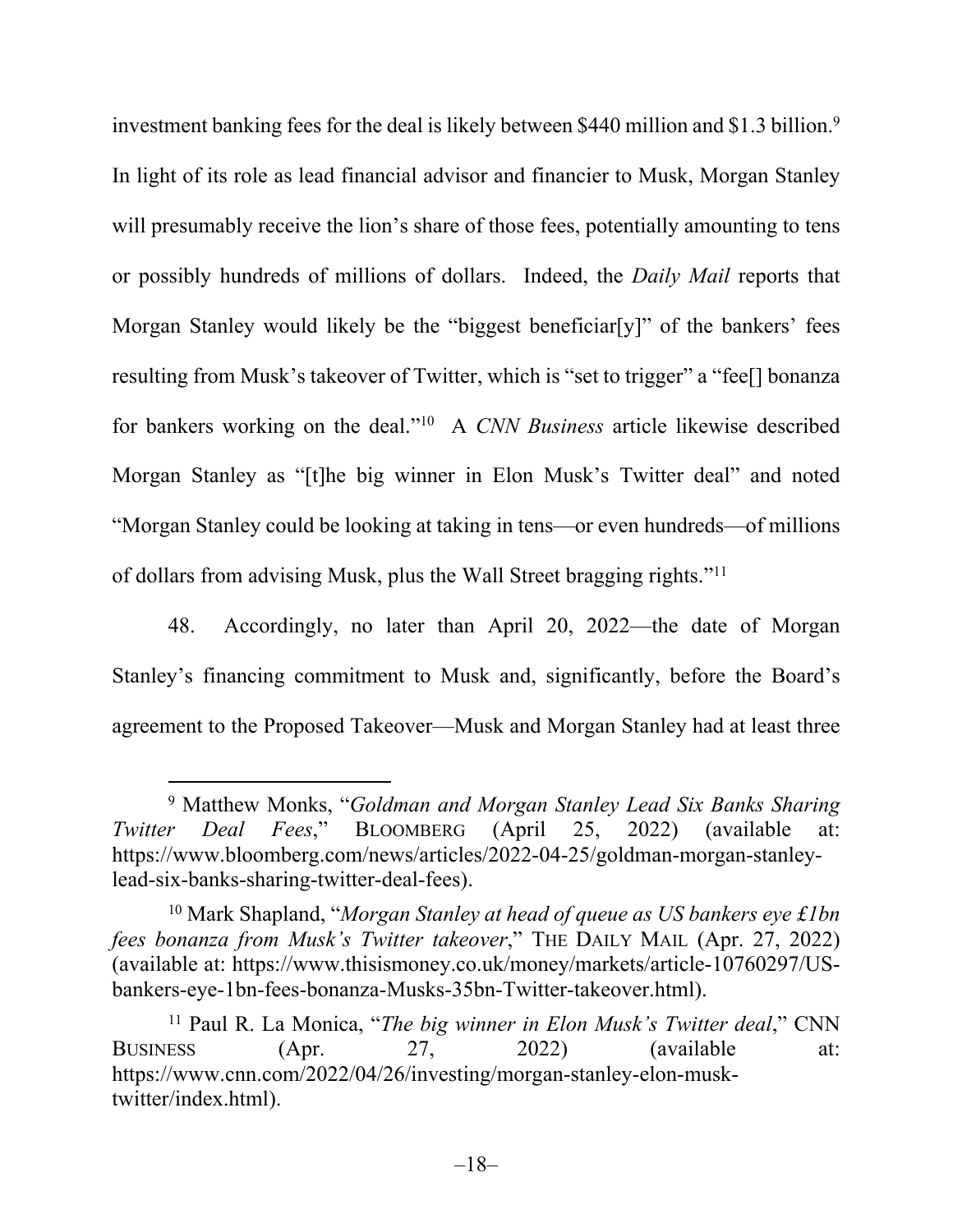distinct "agreement[s], arrangement[s] or understanding[s] for the purpose of acquiring, holding, voting . . . or disposing" of Morgan Stanley's Twitter stock.

49. *First*, Musk and Morgan Stanley had an AAU that Morgan Stanley would serve as Musk's financial advisor in connection with Musk's efforts to acquire Twitter and would work to accomplish Musk's acquisition of all Twitter shares that he did not already own, including Morgan Stanley's own shares of Twitter stock.

50. *Second*, Musk and Morgan Stanley had an AAU that Morgan Stanley would finance Musk's acquisition of all Twitter shares that he did not already own, including Morgan Stanley's own shares of Twitter stock.

51. *Third*, Musk and Morgan Stanley had an AAU that Morgan Stanley would vote its Twitter shares in favor of Musk's bid to acquire Twitter. It is more than reasonably inferable that, given Morgan Stanley's role as Musk's primary adviser and financial backer in connection with his efforts to acquire Twitter and given the profit Morgan Stanley stood to receive in connection therewith, Musk and Morgan Stanley had an "understanding" that Morgan Stanley would vote its Twitter shares in favor of Musk's acquisition offer.

52. Given the existence of these AAUs between Musk and Morgan Stanley, Musk became the "owner" of the 8.8% of Twitter shares beneficially owned by Morgan Stanley under Section 203(c)(9)(iii).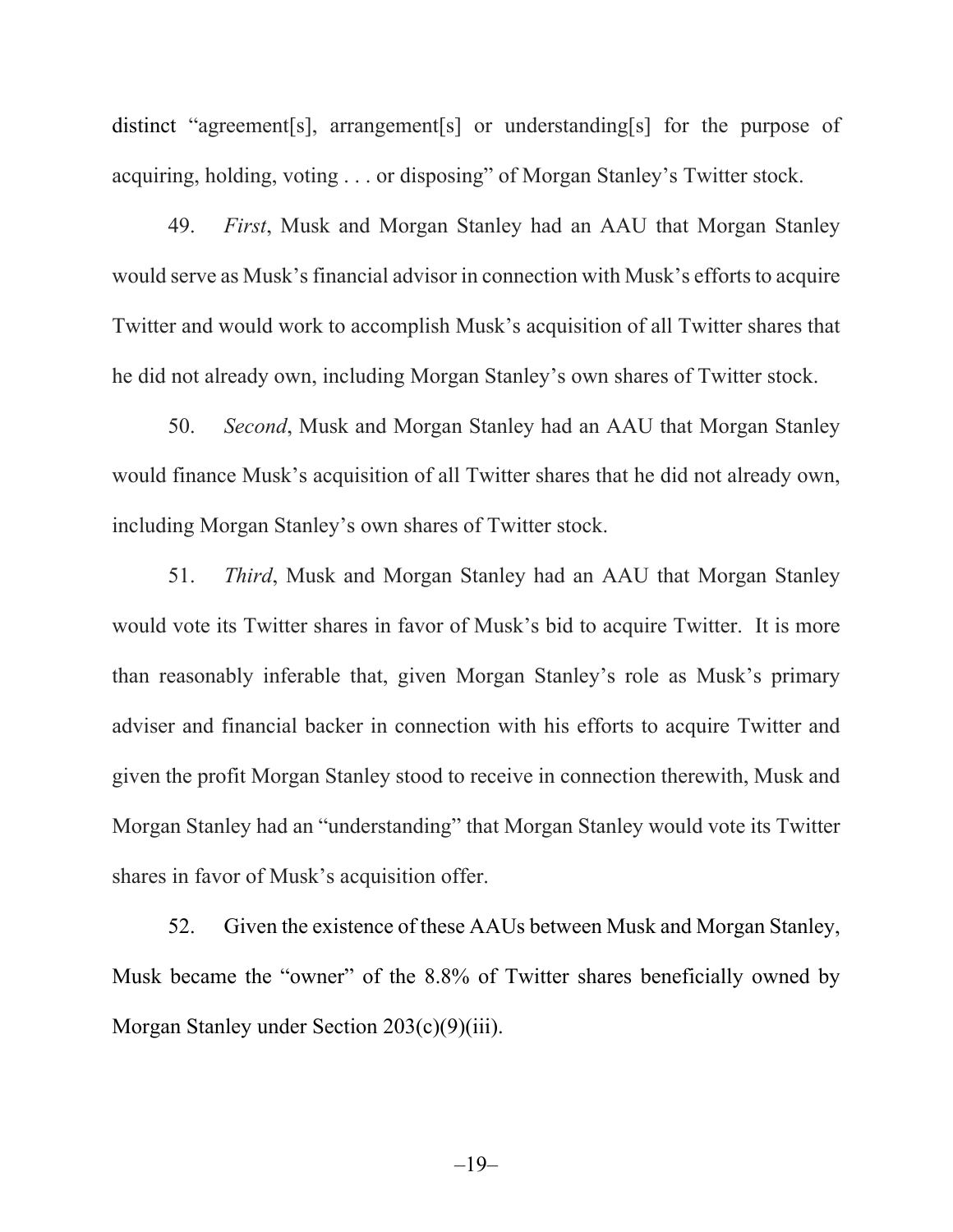## *Musk had an AAU with Dorsey*

53. Dorsey co-founded Twitter, has been a member of the Board at all relevant times, and served as Twitter's Chief Executive Officer from May 2007 to October 2008 and from July 2015 to November 2021. Dorsey resigned his position as Twitter CEO in November 2021 under pressure from his fellow directors.

54. Dorsey and Musk are close friends who have spent years discussing Twitter's future together and, in particular, the possibility of taking Twitter private. In 2019, Dorsey said of Musk: "I love him. I love what he's trying to do, and I want to help in whatever way."<sup>12</sup>

55. According to one public report in the *Wall Street Journal* describing Dorsey and Musk's relationship:

One former Twitter executive said Mr. Dorsey would sometimes appear to space out in meetings because he was messaging Mr. Musk during the workday.

The two men's shared interests, the former executives said, included exploring whether Twitter could be run more effectively as a private company, as it had been for its first seven years, after Mr. Dorsey launched it with several co-founders. Messrs. Dorsey and Musk were

<sup>12</sup> Biran Hiatt, "*Twitter CEO Jack Dorsey: The Rolling Stone Interview*," ROLLING STONE (Jan. 23, 2019) (available at: https://www.rollingstone.com/culture/culture-features/twitter-ceo-jack-dorseyrolling-stone-interview-782298/).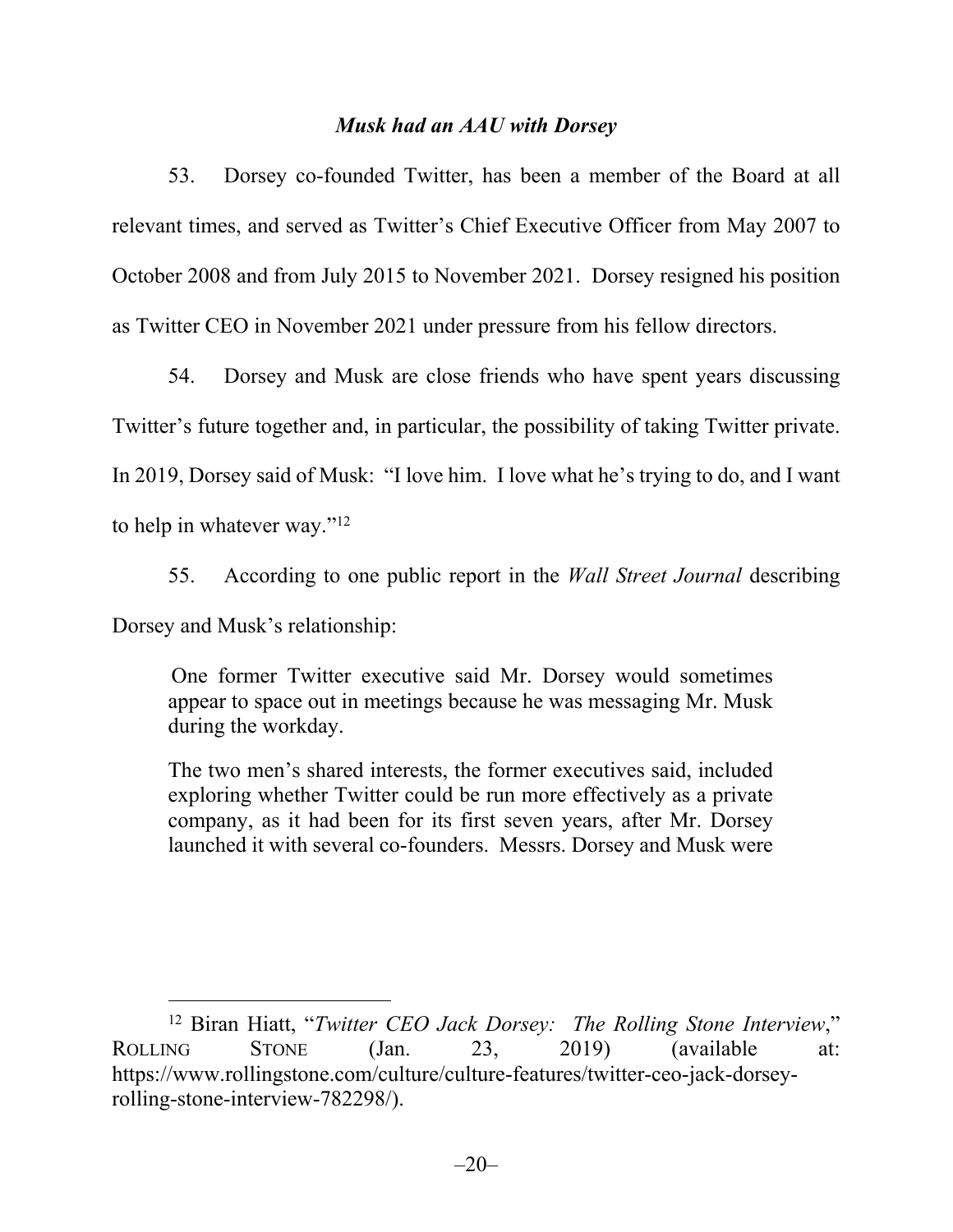focused primarily on Twitter's role as a potential public good, rather than a business focused on short-term profits.<sup>13</sup>

56. According to the same report, Dorsey helped to instigate Musk's pursuit of the Proposed Takeover, specifically encouraging him to take the Company private: "Twitter's co-founder and former Chief Executive Jack Dorsey, who resigned last year under pressure from his board, was whispering in Mr. Musk's ear that Twitter should be a private company, people familiar with the matter say."<sup>14</sup>

57. After the Board initially reacted defensively to Musk's takeover bid,

Dorsey sided with Musk. The *New York Times* has reported that, as Musk laid the

groundwork for a potential tender offer,

Twitter's board fractured. On April 16, Jack Dorsey . . . tweeted that the board had been the "consistent dysfunction of the company." When asked by a Twitter user whether he was allowed to say that, Mr. Dorsey responded, "no."

Mr. Dorsey's criticism rankled other board members and Twitter executives, said two people who worked on the deal. Mr. Taylor asked Mr. Dorsey to stop tweeting negatively, one person said. Mr. Dorsey continued posting references to Twitter's board.<sup>15</sup>

<sup>13</sup> Rob Copeland, *et al*., "*The Shadow Crew Who Encouraged Elon Musk's Twitter Takeover*," WALL STREET JOURNAL (Apr. 29, 2022) (available at: https://www.wsj.com/articles/the-shadow-crew-who-encouraged-elon-muskstwitter-takeover-tesla-jack-dorsey-11651260119).

<sup>14</sup> *Id.*

<sup>15</sup> Lauren Hirsch and Mike Isaac, "*How Twitter's Board Went From Fighting Elon Musk to Accepting Him*," NEW YORK TIMES (April 30, 2022) (available at: https://www.nytimes.com/2022/04/30/technology/twitter-board-elon-musk.html).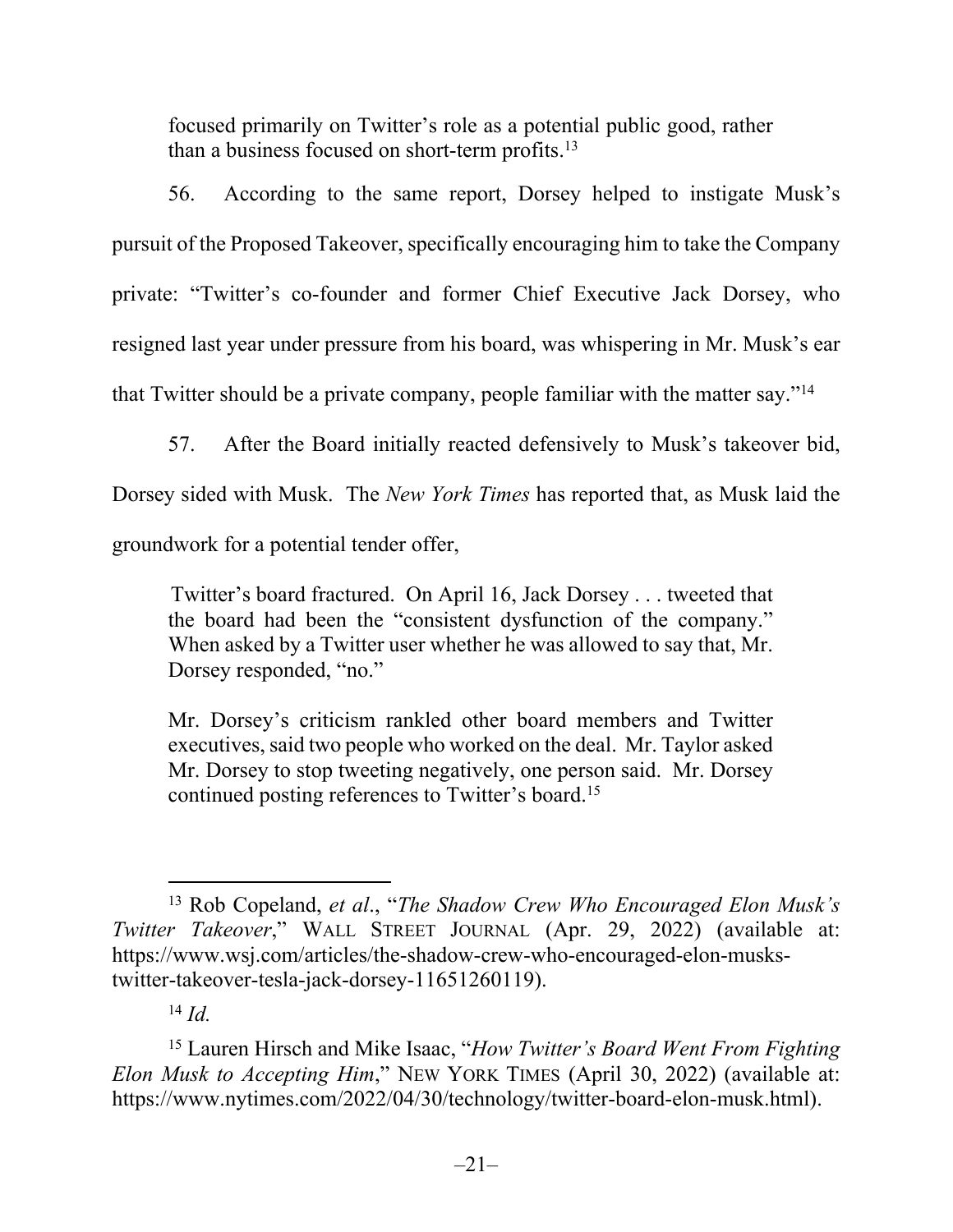58. On April 18, 2022, for example, CNBC reporter Scott Wapner asked Dorsey for additional information concerning Dorsey's expressed views that the "Board is/was so dysfunctional and kept the company from being great," Dorsey responded on Twitter: "so much to say . . . but nothing that can be said."

59. When Musk ultimately prevailed and secured the Board's approval for the Proposed Takeover, Dorsey tweeted: "*Elon is the singular solution I trust.* I trust his mission to extend the light of consciousness" and "This is the right path . . . I believe it with all my heart." (emphasis added).

60. In the same series of tweets, Dorsey, who had been forced out as the CEO of Twitter and was set to leave the Twitter board in May 2022, made clear how personal and important it was to him that Musk take over Twitter: "I love Twitter. Twitter is the closest thing we have to a global consciousness[.]" and "The ideas and service is all that matter to me, and I will do whatever it takes to protect both...."

61. Following announcement of the Proposed Takeover, it has been widely speculated that upon closing of the deal, Musk may reinstate Dorsey as CEO of the newly-private Company to enact their shared vision for its future.<sup>16</sup>

<sup>16</sup> *See, e.g.*, Kurt Wagner, "*With Musk in Charge at Twitter, Could Jack Come Back?*," BLOOMBERG (April 26, 2022) (available at https://www.bloomberg.com/news/newsletters/2022-04-26/with-musk-in-chargeat-twitter-could-jack-come-back).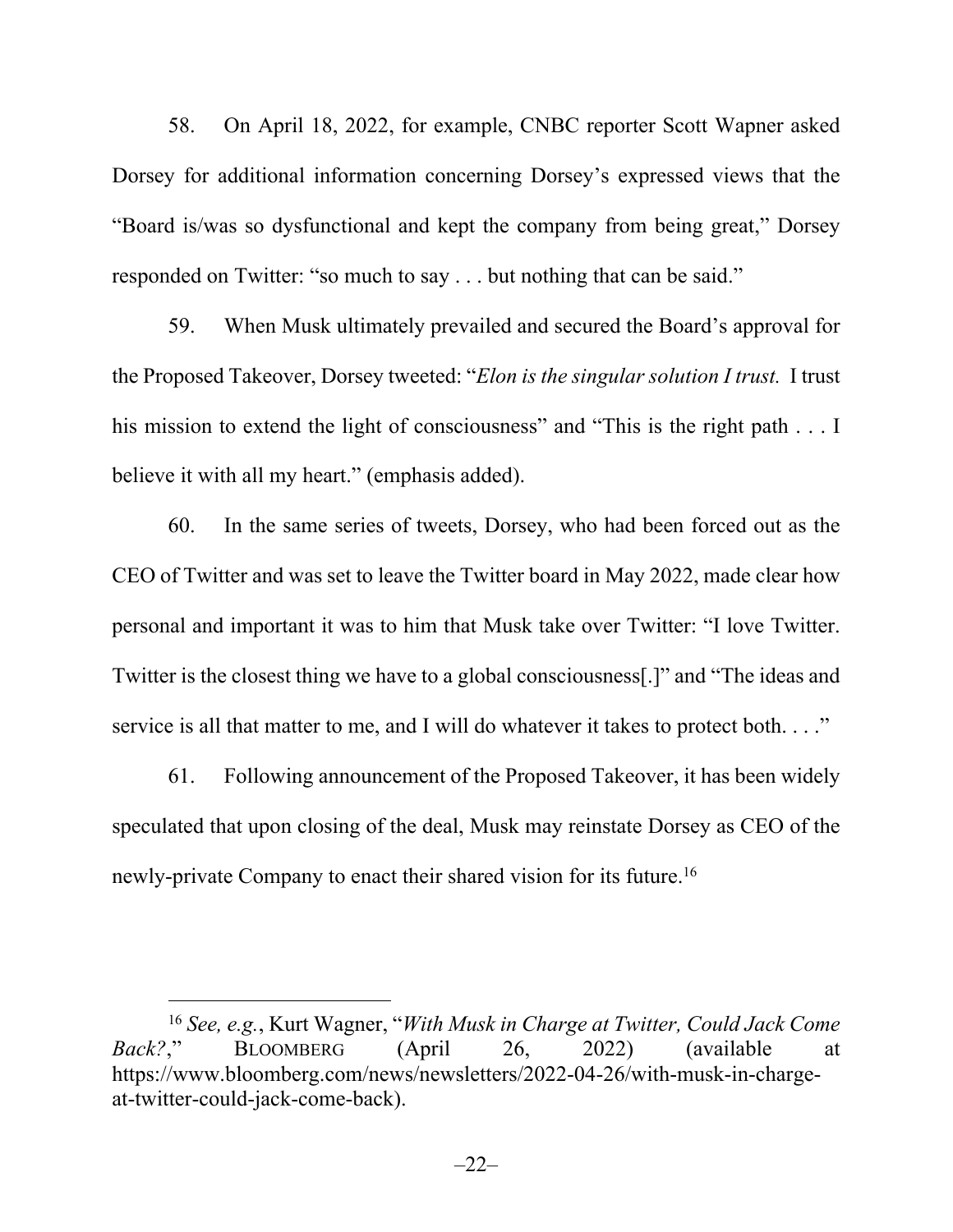62. Following announcement of the Proposed Takeover, it was also widelyreported that Dorsey may roll over his stake in Twitter or otherwise continue to enjoy an ownership interest alongside Musk following the Proposed Takeover.<sup>17</sup> Musk effectively confirmed these reports in a Schedule 13D/A filing with the SEC on May 5, 2022, wherein he disclosed additional financing sources for the Proposed Takeover and noted that he "is having, and will continue to have, discussions with certain existing holders of Common Stock (including Jack Dorsey) regarding the possibility of contributing [their] shares of Common Stock to [Musk's whollyowned entity acquiring Twitter], at or immediately prior to the closing of the Merger, in order to retain an equity investment in Twitter following completion of the Merger in lieu of receiving Merger Consideration in the Merger."

63. Given (a) Dorsey and Musk's relationship, (b) that Dorsey personally instigated Musk's pursuit of the Proposed Takeover by "whispering in Mr. Musk's ear that Twitter should be a private company," (c) that Dorsey sided with Musk against the rest of the Board in supporting an acquisition by Musk, (d) Dorsey's subsequent comments expressing that "*Elon is the singular solution I trust*," and (e) Dorsey and Musk's ongoing conversations concerning a role for Dorsey in the

<sup>17</sup> *See*, Chibuike Oguh and Krystal Hu, *Musk in talks for new Twitter financing-sources*, REUTERS (May 2, 2022) (available at https://www.reuters.com/business/exclusive-musk-talks-new-twitter-financingsources-2022-05-02).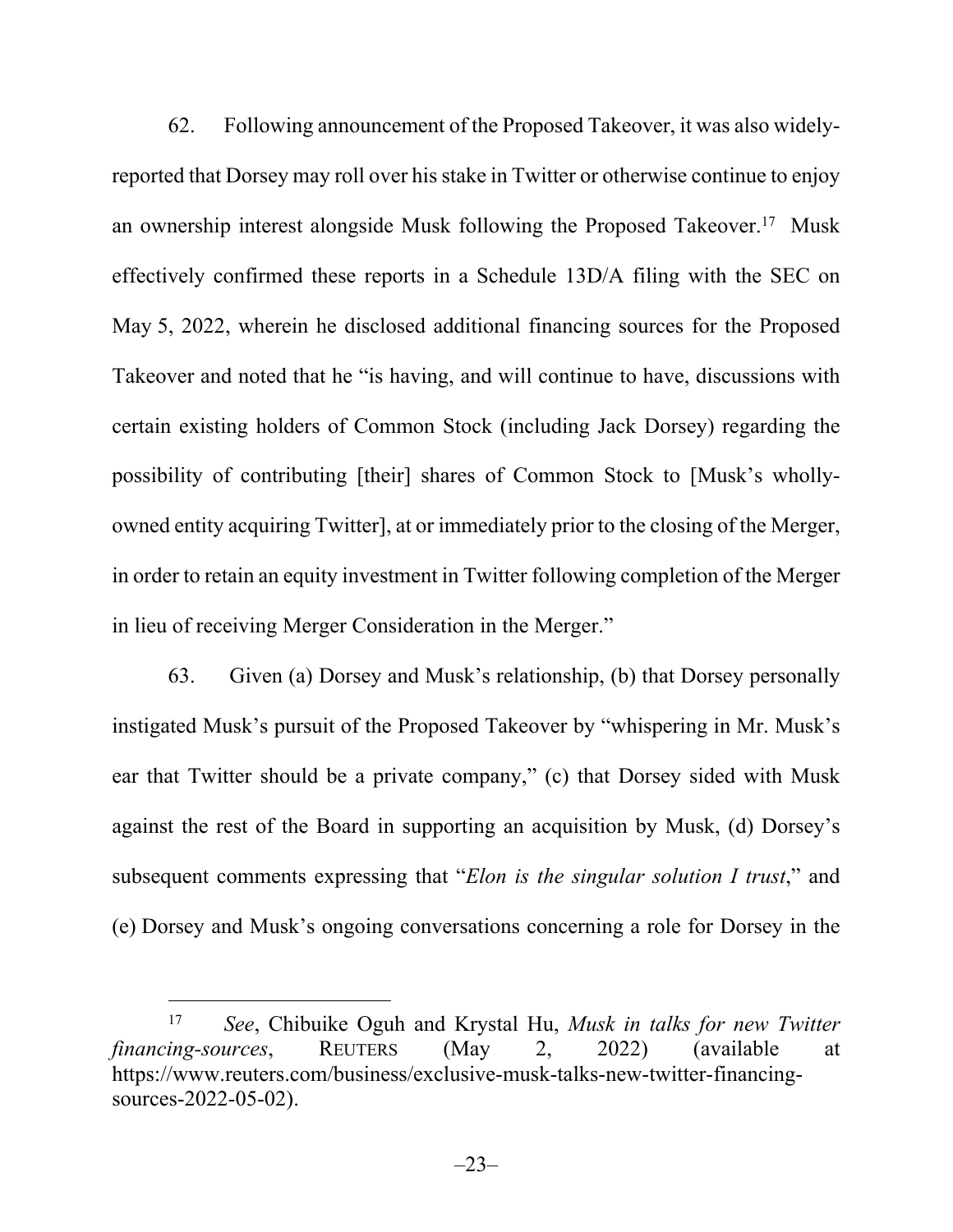Company post-takeover, it is more than reasonably inferable that Dorsey and Musk had at minimum an "understanding" within the meaning of Section 203 that Dorsey would support Musk's takeover bid and vote his shares in Musk's favor. It is similarly inferable that this "understanding" existed at the outset of Musk's efforts to acquire Twitter—particularly in light of reporting that Dorsey specifically instigated the commencement of those efforts by "whispering in Mr. Musk's ear that Twitter should be a private company."

64. Given the existence of an AAU between Musk and Dorsey, Musk became the "owner" of the approximately 2.4% of Twitter shares beneficially owned by Dorsey under Section  $203(c)(9)(iii)$ .

## *Musk Appears to Have Additional AAUs With Other Significant Beneficial Owners of Twitter Stock*

65. The public record makes most clear Musk's pre-Merger Agreement AAUs with Morgan Stanley and Dorsey. There is, however, strong reason to believe that Musk secured *additional* AAUs with other large stockholders prior to securing the Twitter Board's agreement to the Proposed Takeover.

66. Specifically, numerous press outlets have reported that—prior to securing the Twitter Board's agreement to the Proposed Takeover—Musk met directly with myriad other large Twitter stockholders to secure their support for his acquisition of Twitter. The day the Merger Agreement was announced, for example, the *Washington Post* reported that "Musk had also met privately with several large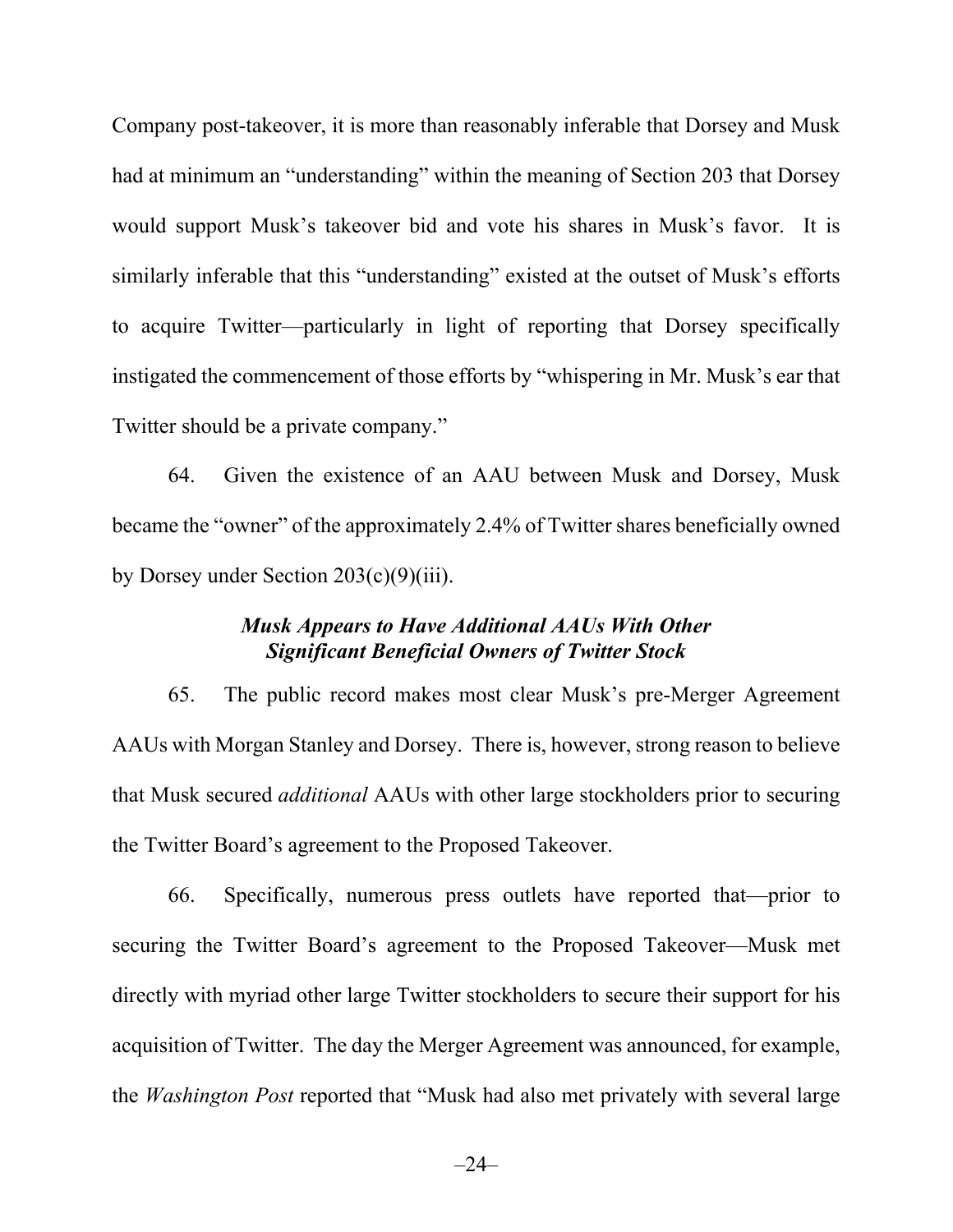Twitter shareholders in recent days, *with some expressing their support for his bid*" citing "people familiar" with the events.<sup>18</sup> The same day, the *Wall Street Journal*  reported that "Musk made his pitch to select shareholders in a series of video calls, with a focus on actively managed funds . . . in the hopes that they could sway the company's decision" and that "[s]ome shareholders rallied behind him following the meetings."<sup>19</sup> *Reuters* likewise reported that Twitter "kicked off deal negotiations with Elon Musk on Sunday [April 24, 2022] *after he wooed many of the social media company's shareholders* with financing details on his \$43 billion acquisition offer, people familiar with the matter said."<sup>20</sup>

67. Though discovery is necessary to achieve greater visibility into the "support" Musk secured for his bid from these other shareholders, it appears likely based on these public reports that such discovery will yield evidence to support the

<sup>18</sup> Douglas MacMillan, *et al.*, "*Elon Musk acquires Twitter for roughly \$44 billion*," THE WASHINGTON POST (Apr. 25, 2022) (available at: https://www.washingtonpost.com/technology/2022/04/25/twitter-elon-musk-deal/) (emphasis added).

<sup>19</sup> Cara Lombardo, *et al.*, "*Twitter, Elon Musk Deal Could Be Announced Monday*," WALL STREET JOURNAL (Apr. 25, 2022) (available at: https://www.wsj.com/articles/twitter-re-examines-elon-musks-bid-may-be-morereceptive-to-a-deal-11650822932).

<sup>20</sup> Svea Herbst-Bayliss and Greg Roumeliotis, "*Twitter, under shareholder pressure, begins deal talks with Musk*," Reuters (Apr. 25, 2022) (available at: https://www.reuters.com/business/exclusive-twitter-under-shareholder-pressureseek-deal-with-musk-sources-say-2022-04-24/) (emphasis added).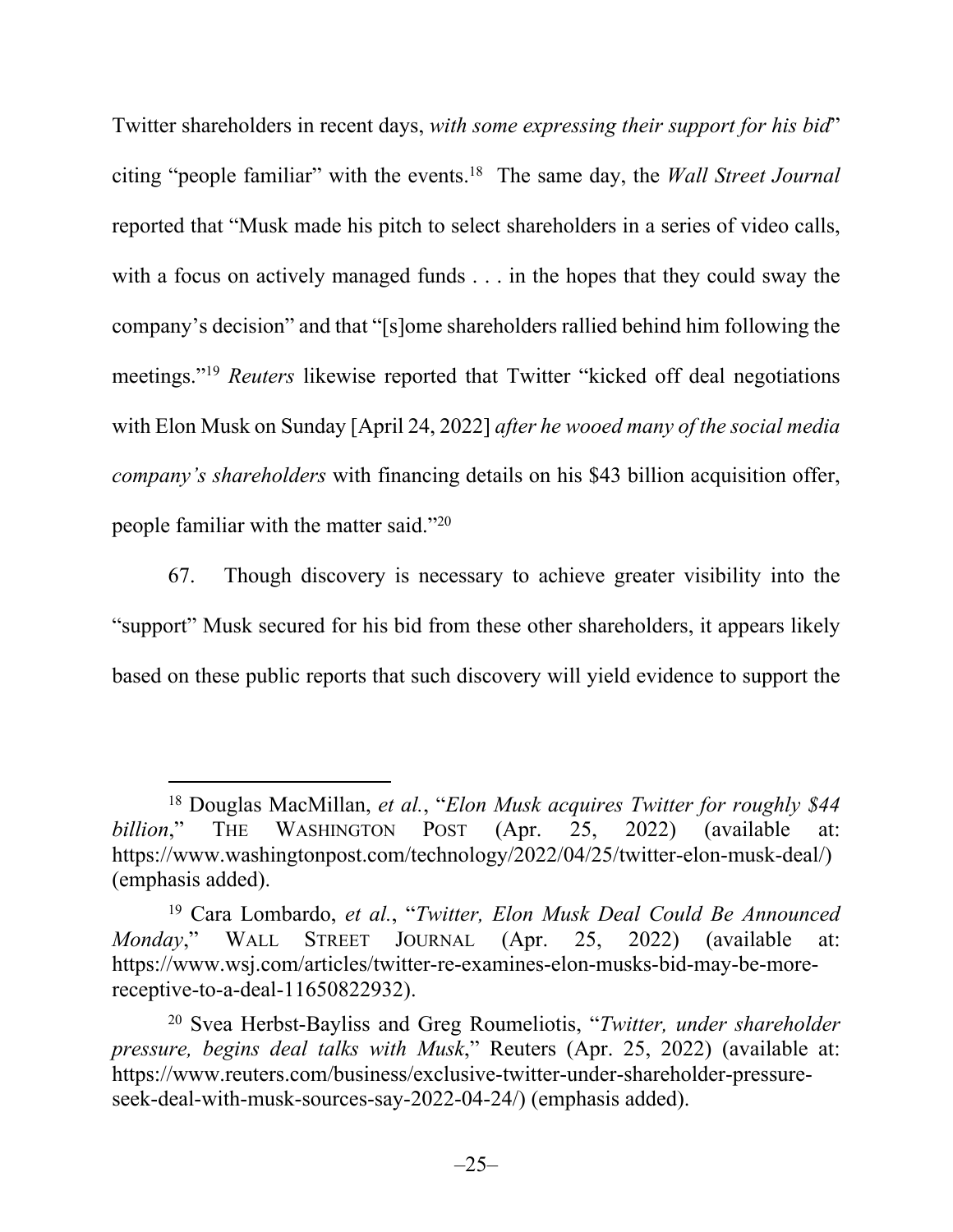existence of additional relevant AAUs between Musk and other significant shareholders prior to the Twitter Board's agreement to the Proposed Takeover.

68. It appears these shareholders may have included, among others, Saudi Prince Alwaleed Bin Talal—who owns 34,948,975 shares, or approximately 4.57% of Twitter's outstanding voting stock. When, on May 5, 2022, Musk filed a Schedule 13D/A with the SEC disclosing additional sources of financing for the Proposed Takeover, he disclosed that Bin Talal had "committed to contribute to [Musk's wholly-owned entity acquiring Twitter], at or immediately prior to the closing of the Merger" his shares "in order to retain an equity investment in Twitter following completion of the Merger in lieu of receiving Merger Consideration in the Merger." This makes clear that Musk now undeniably has a relevant AAU with Bin Talal. Discovery is required to determine the full extent and timing of that AAU.

69. The same 13D/A filing likewise disclosed numerous other entities that have committed to provide billions of dollars in additional financing to Musk in exchange for equity in the post-closing Company. Notably, these investors include Fidelity Management & Research Company LLC, which is providing Musk with \$316,139,386 and, according to its most recent public filing, owns 17,641,927 shares of Twitter stock amounting to approximately 2.31% of the Company's outstanding voting stock. Thus, Musk now undeniably also has a relevant AAU with Fidelity. Discovery is required to determine the full extent and timing of that AAU.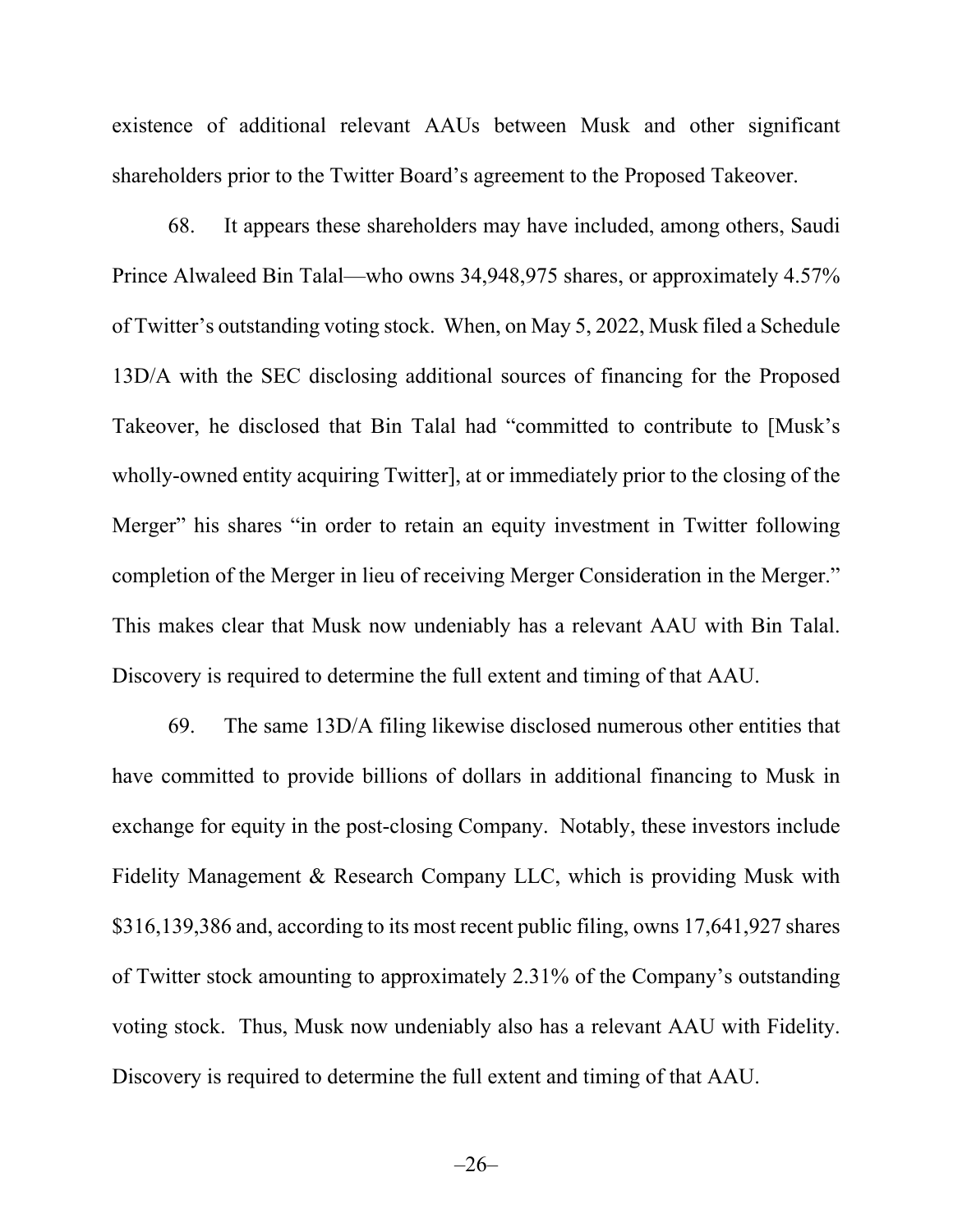70. Accordingly, while Musk's AAUs with Morgan Stanley and Dorsey alone are sufficient to trigger application of Section 203 (indeed, his AAUs with Morgan Stanley are alone sufficient), it appears that he likely had and has AAUs with other stockholders relevant to the application of Section 203 and the appropriate voting standard (including who may participate in the vote) for stockholder approval of the Proposed Takeover.

# *Defendants Are Incorrectly Proceeding as if Section 203 Does Not Apply to the Proposed Takeover*

71. The Merger Agreement disclaims that Musk is an "interested stockholder" within the meaning of Section 203 and contemplates that the Proposed Takeover may lawfully close this year provided it receives approval by a vote of a simple majority of Twitter stockholders, including Musk, Morgan Stanley, and Dorsey.

72. Section 5.8 of the Merger Agreement includes a representation that Musk is not an "interested stockholder" within the meaning of Section 203 and Section 4.20 of the Merger Agreement states based on that representation that "the affirmative vote of a majority of the outstanding shares of Company Common Stock entitled to vote to adopt this Agreement [] are the only votes of holders of securities of the Company that are required to consummate the [Proposed Takeover]."

73. Section 6.2(d) of the Merger Agreement, moreover, expressly contemplates that, for purposes of the stockholder vote on the Proposed Takeover,

–27–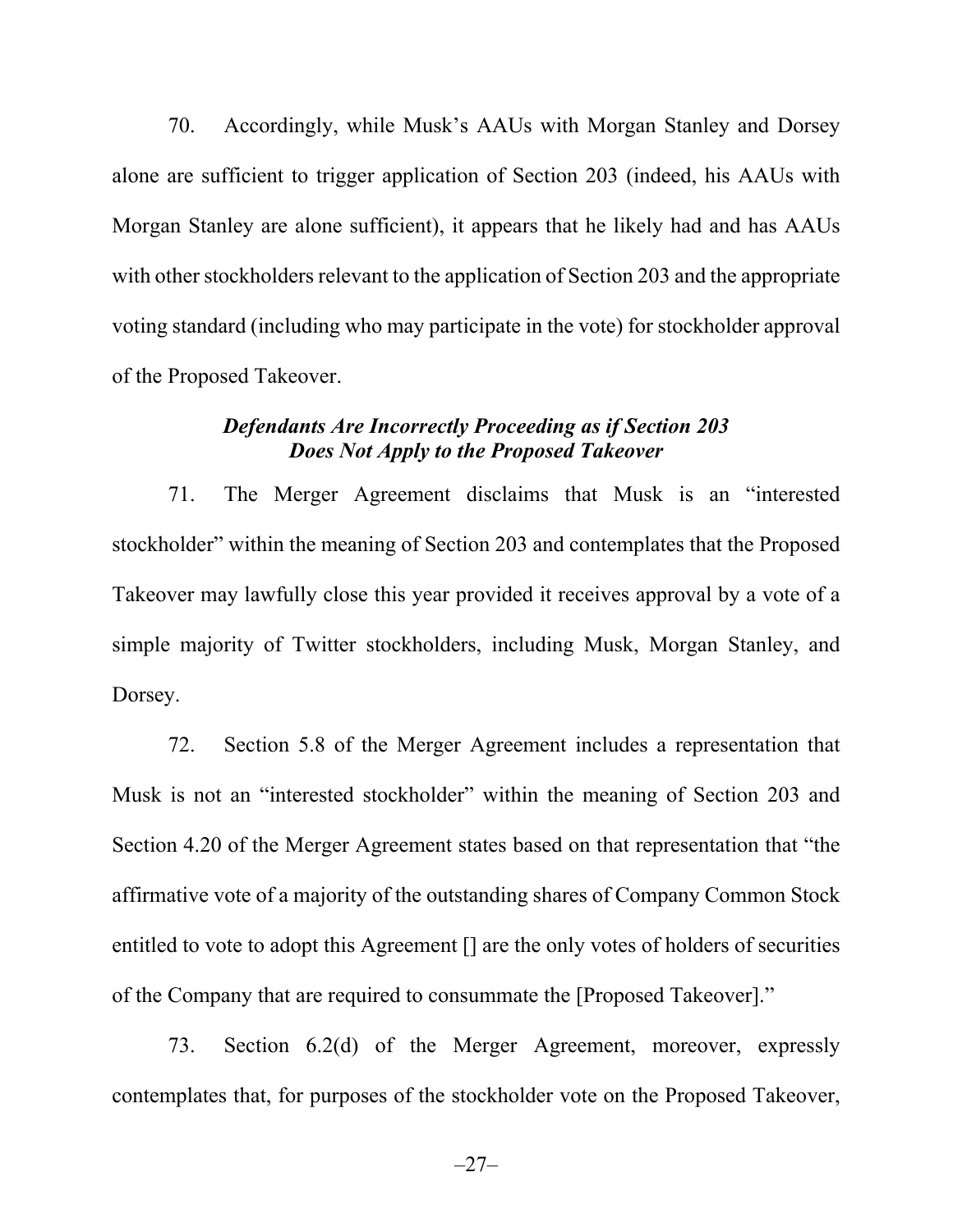Musk's shares will be counted for quorum purposes and requires that his shares be voted in favor of the Proposed Takeover.

74. Further, Section 8.1 of the Merger Agreement indicates that Defendants intend for the Proposed Takeover to close within three years of the date that Musk became an interested stockholder, notwithstanding the requirements of Section 203. Specifically, the Merger Agreement includes a termination date, subject to a potential six-month extension, of October 24, 2022.

75. No date has yet been set for the stockholder vote on the Proposed Takeover but, given the Merger Agreement's October 24, 2022 termination date, Plaintiff anticipates that such a vote is likely imminent. A prompt trial on Plaintiff's claim in advance of that vote will be necessary to ensure that Twitter stockholders are properly informed and that the vote on the Proposed Takeover is governed by the correct standard to allow the Proposed Takeover to lawfully close.<sup>21</sup>

<sup>&</sup>lt;sup>21</sup> Plaintiff believes it is particularly important to submit the Proposed Takeover to a proper stockholder vote given certain concerning aspects of the deal and the process leading to it. For example: (i) the Proposed Takeover offers Twitter stockholders per-share consideration significantly below prices at which Twitter common stock traded within the six months prior to Musk's bid; (ii) the Board accepted Musk's initial offer on an accelerated timeline without securing any additional economic consideration for stockholders; and (iii) the Board appears to have failed to take any steps to ensure stockholders received value for the valuable shareholder derivative claims currently being pursued by Plaintiff (against Defendants who include a majority of the current Board) in the action before this Court captioned *Orlando Police Pension Fund v. Dorsey, et al.*, C.A. No. 2021-  $0041 - JTL$ .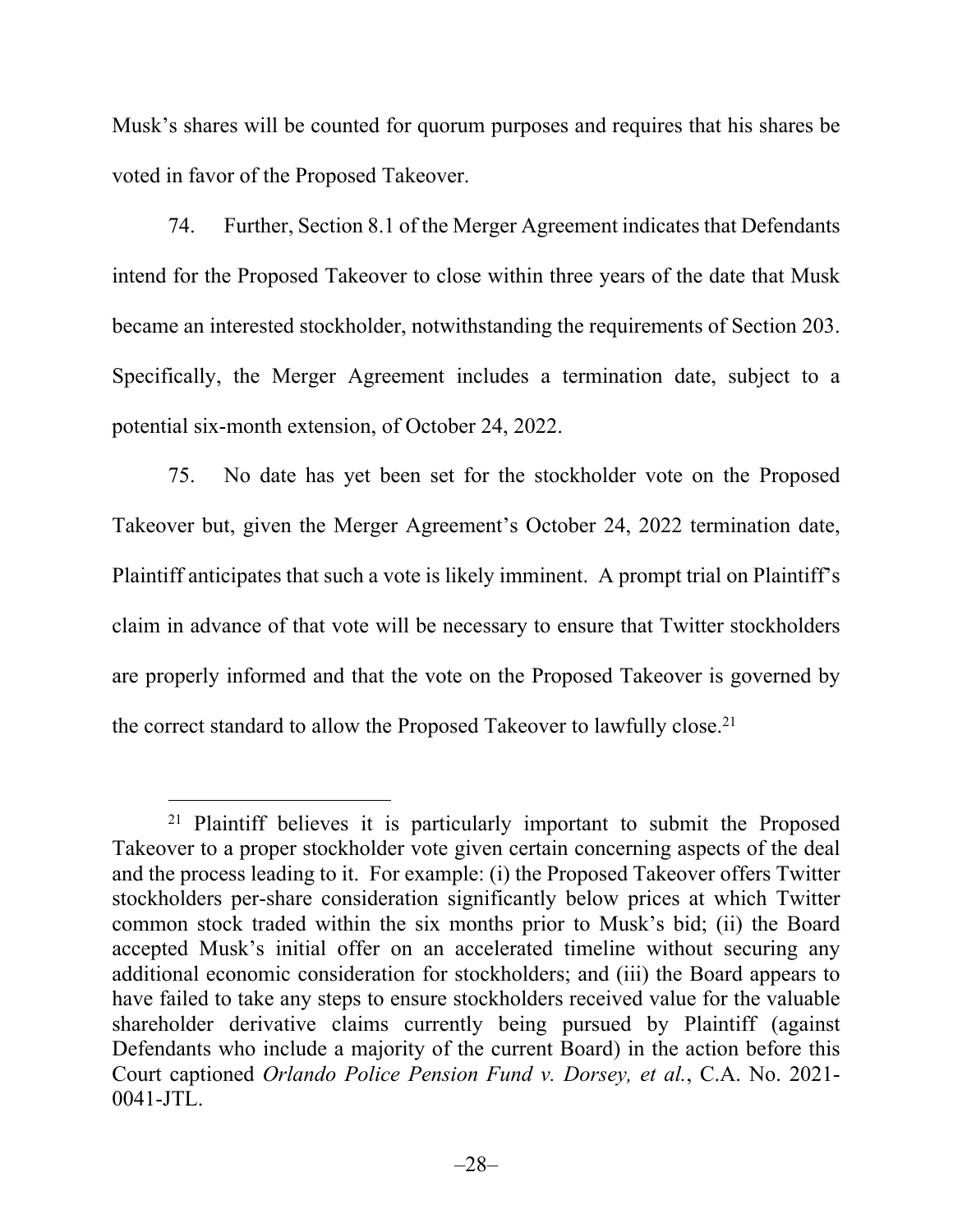#### **CLASS ACTION ALLEGATIONS**

76. Plaintiff brings this action pursuant to Rule 23 of the Rules of the Court of Chancery, individually and on behalf of all other holders of Twitter common stock (except for the Defendants named herein and their affiliates, including the beneficial holders of shares "owned" by Musk within the meaning of Section 203) (the "Class").

77. This action is properly maintainable as a class action.

78. The Class is so numerous that joinder of all members is impracticable. There are thousands of Twitter stockholders who are scattered throughout the world. According to Twitter's most recent Schedule 14A annual Proxy Statement, filed April 12, 2022, there were 763,577,533 shares of Twitter common stock issued and outstanding as of March 30, 2022.

79. There are questions of law and fact common to the Class including, *inter alia*, whether: (i) Musk had an AAU with Morgan Stanley, Dorsey and/or any other Twitter stockholder sufficient to render Musk "owner" of their shares within the meaning of Section 203; (ii) Musk was and is an "interested stockholder" within the meaning of Section 203; (iii) the Proposed Takeover may lawfully close on the timeline contemplated by Defendants without first being approved by the affirmative vote of  $66\frac{2}{3}$ % of Twitter's voting stock not "owned" by Musk within the meaning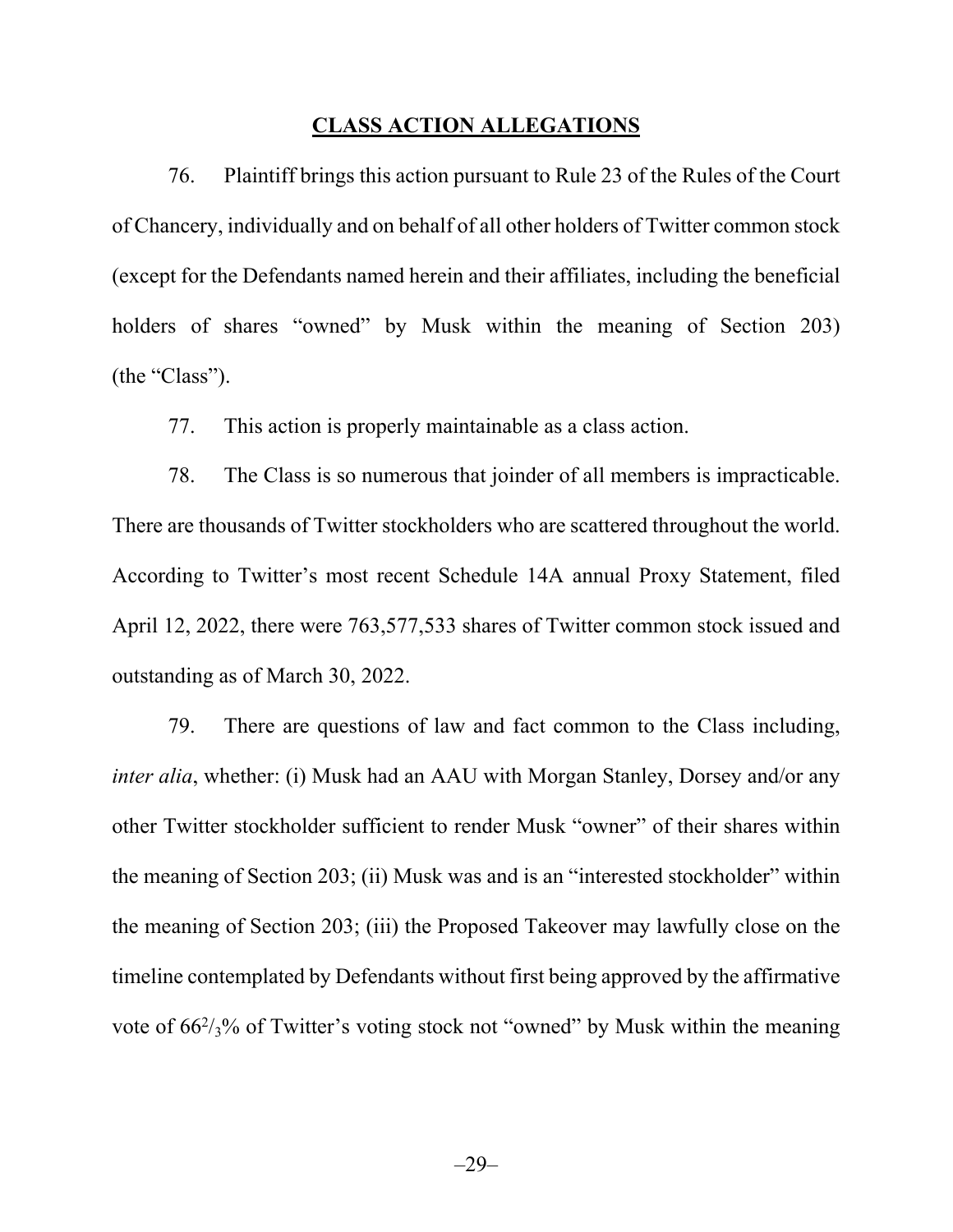of Section 203; (iv) Plaintiff and the other members of the Class are entitled to declaratory relief; and (v) the Director Defendants breached their fiduciary duties.

80. A class action is superior to other available means for the fair and efficient adjudication of this controversy.

81. Plaintiff will fairly and adequately protect the interests of the Class and has no interests contrary to or in conflict with those of the Class. Plaintiff is committed to prosecuting this action and has retained competent counsel experienced in litigation of this nature. Plaintiff anticipates that there will be no difficulties in management of this litigation as a class action.

82. The prosecution of separate actions by individual members of the Class would create the risk of inconsistent or varying adjudications with respect to individual members of the Class, which would establish incompatible standards of conduct for Defendants, or adjudications with respect to individual members of the Class which would, as a practical matter, be dispositive of the interests of the other members not parties to the adjudications or substantially impair or impede their ability to protect their interests.

83. Defendants have acted, or refused to act, on grounds generally applicable to the Class as a whole, thereby making appropriate the relief sought herein with respect to the Class as a whole.

–30–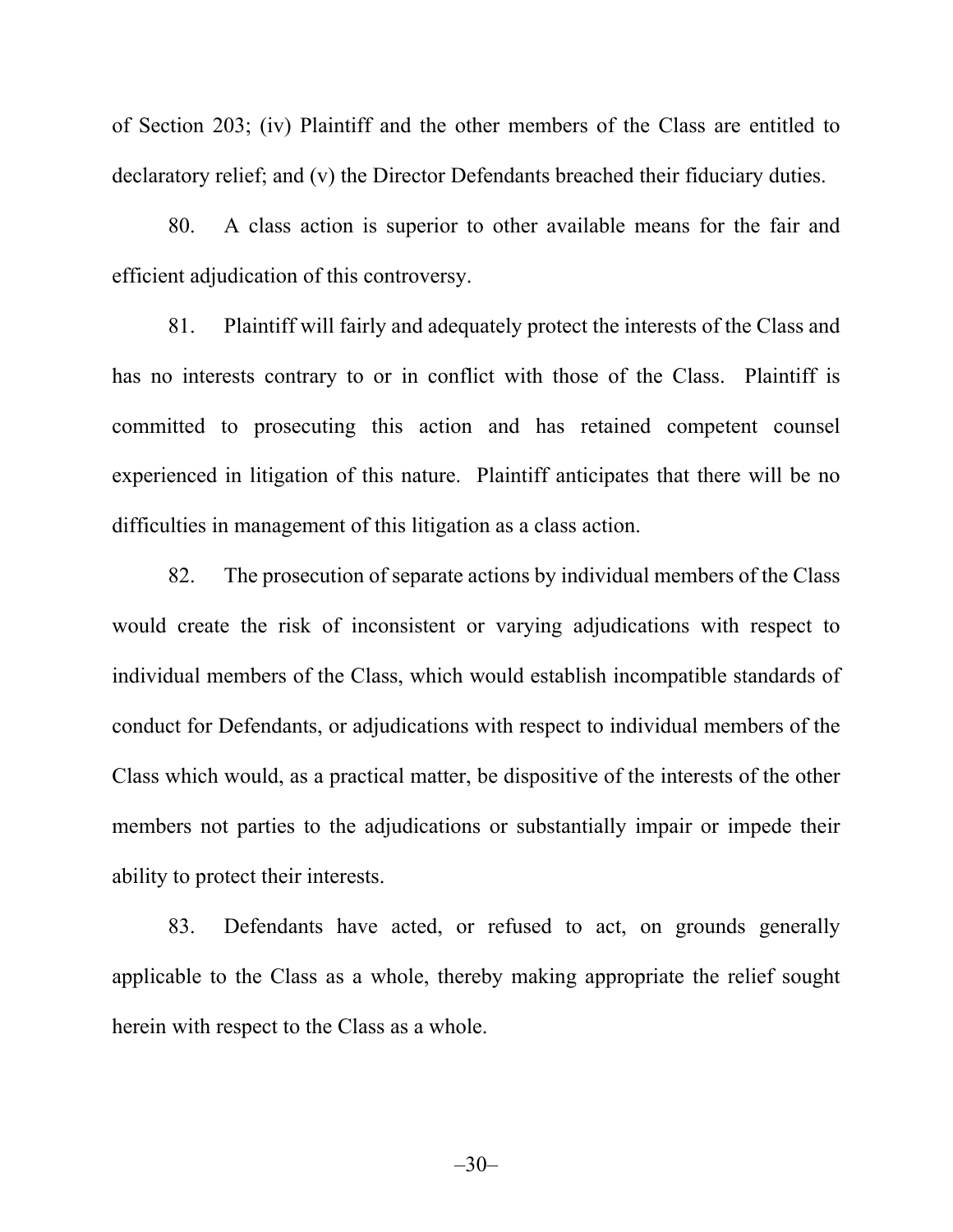#### **COUNT I**

## **(Declaratory Judgment Against All Defendants)**

84. Plaintiff repeats and realleges each and every allegation above as if set forth in full herein on behalf of itself and the Class.

85. Under the Delaware Declaratory Judgment Act, Delaware courts "have power to declare rights, status and other legal relations, whether or not further relief is or could be claimed." 10 *Del. C.* § 6501. The power of Delaware courts to grant declaratory relief is to "be liberally construed and administered." *Id*. § 6512.

86. As detailed herein, Musk had AAUs with other Twitter stockholders, including at least Morgan Stanley and Dorsey, which rendered Musk "owner" of their shares under 8 *Del. C.* § 203(c)(9)(iii), which increased Musk's total ownership to greater than 15% for purposes of Section 203.

87. Thus, Musk is an "interested stockholder" of Twitter under 8 *Del. C.*  § 203(c)(5) and subject to a three-year prohibition on "Business Combinations" with Twitter unless (1) prior to the time Musk became an "interested stockholder," the Board approved the Proposed Takeover; (2) Musk became the owner of at least 85% of Twitter's shares as a result of the AAUs; or (3) the Proposed Takeover is approved by the affirmative vote of  $66\frac{2}{3}\%$  of Twitter's voting stock not "owned" by Musk within the meaning of Section 203. Exceptions (1) and (2) were clearly not satisfied, and the simple majority vote contemplated by the Merger Agreement is insufficient to secure the safe harbor of exception (3).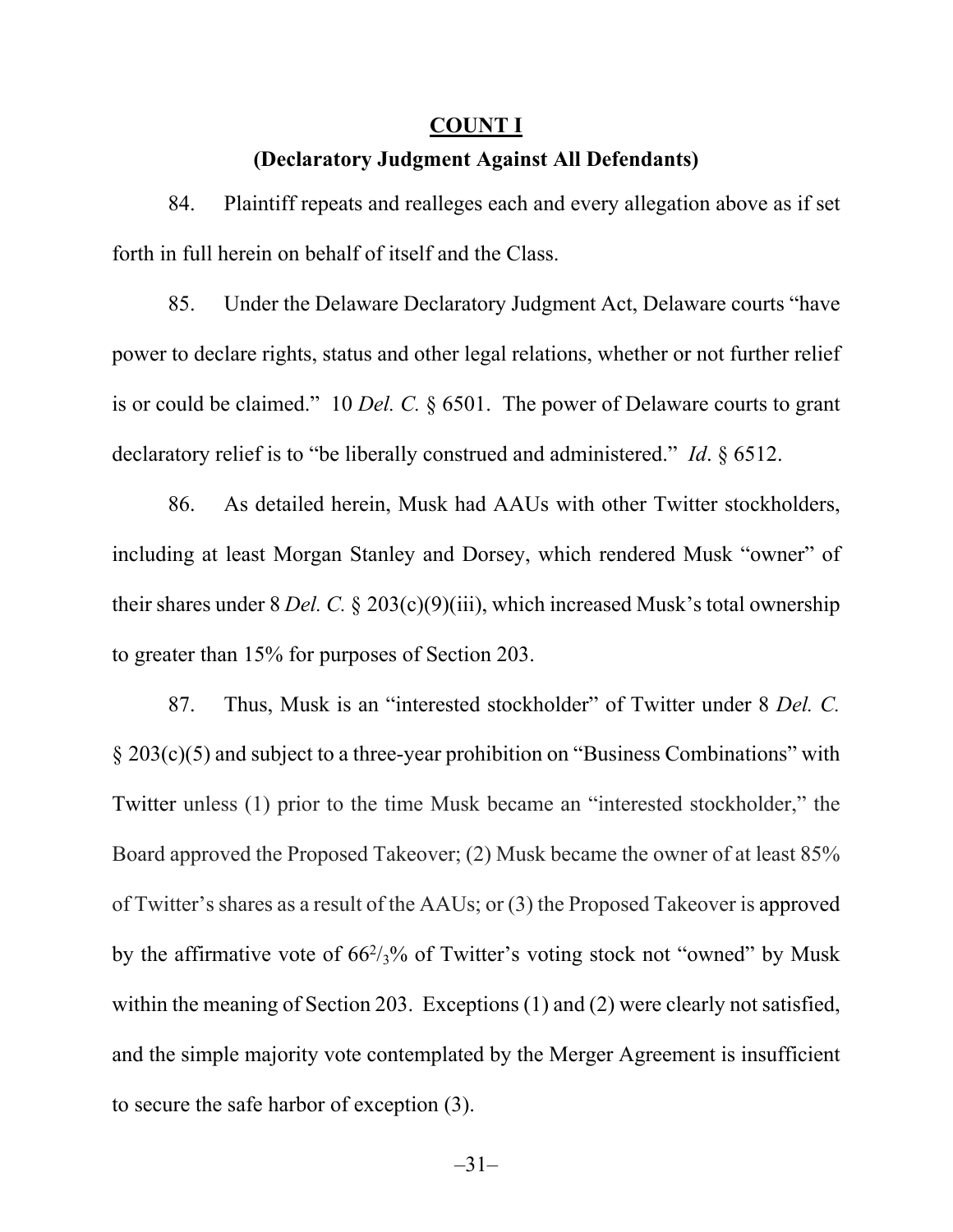88. Plaintiff and the Class are entitled to an order declaring that Musk is an "interested stockholder" within the meaning of Section 203 and that the Proposed Takeover may not lawfully close within three years of the time that Musk became an interested stockholder unless it is approved by the affirmative vote of  $66\frac{2}{3}\%$  of Twitter's voting stock not "owned" by Musk within the meaning of Section 203.

89. Such a declaration is necessary to ensure the vote of Twitter stockholders on the Proposed Takeover is properly informed concerning the applicability of Section 203 and its implications for the Proposed Takeover and the interests of Twitter's public stockholders in connection therewith.

90. Plaintiff and the Class have no adequate remedy at law.

## **COUNT II**

#### **(Breach of Fiduciary Duty Against the Director Defendants)**

91. Plaintiff repeats and realleges each and every allegation above as if set forth in full herein.

92. As Twitter directors, the Director Defendants owed Plaintiff and the other public stockholders of Twitter fiduciary duties, including a fiduciary duty to ensure that Section 203 is not violated and that Twitter stockholders are provided the vote statutorily required by Section 203.

93. The Director Defendants breached their fiduciary duties by entering into the Merger Agreement, which fails to provide for the statutorily required vote

–32–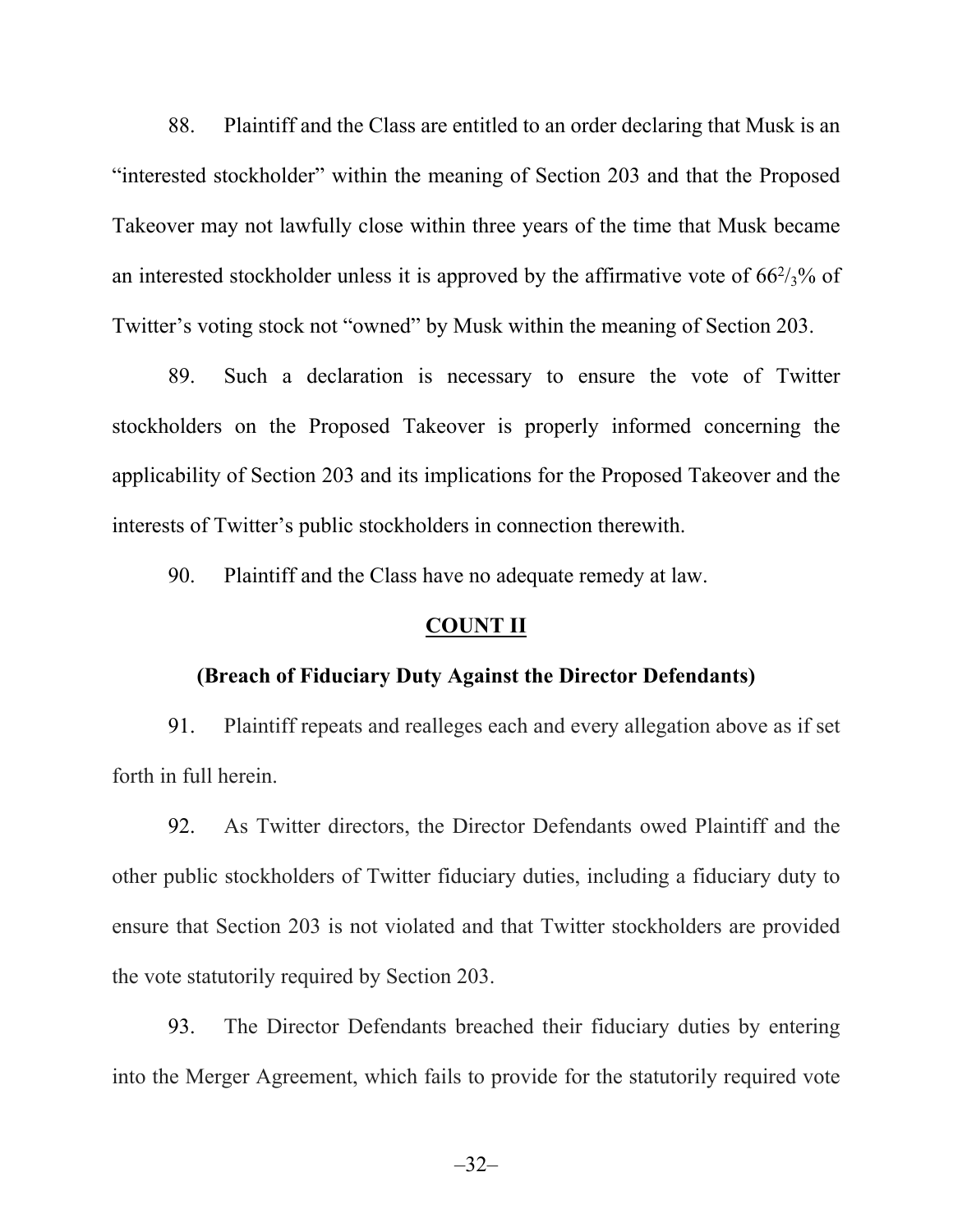despite the fact that they knew or should have known that Musk became an "interested stockholder" (as defined in Section 203) prior to the time the Board agreed to the Proposed Takeover.

94. By virtue of the Director Defendants' breaches, Plaintiff and the Class will suffer harm as alleged herein.

95. Plaintiff and the Class have no adequate remedy at law.

#### **PRAYER FOR RELIEF**

WHEREFORE, Plaintiff demands judgment as follows:

A. Declaring that this action is properly maintainable as a class action;

B. Declaring that Musk is an "interested stockholder" within the meaning of Section 203 and that the Proposed Takeover may not lawfully close within three years of the time that Musk became an interested stockholder unless it is approved by the affirmative vote of  $66\frac{2}{3}\%$  of Twitter's voting stock not "owned" by Musk within the meaning of Section 203;

C. Finding that the Director Defendants breached their fiduciary duties;

D. Awarding Plaintiff the costs and disbursements of this action, including reasonable attorneys' fees; and

E. Granting such other and further relief as this Court may deem to be just, equitable, and proper.